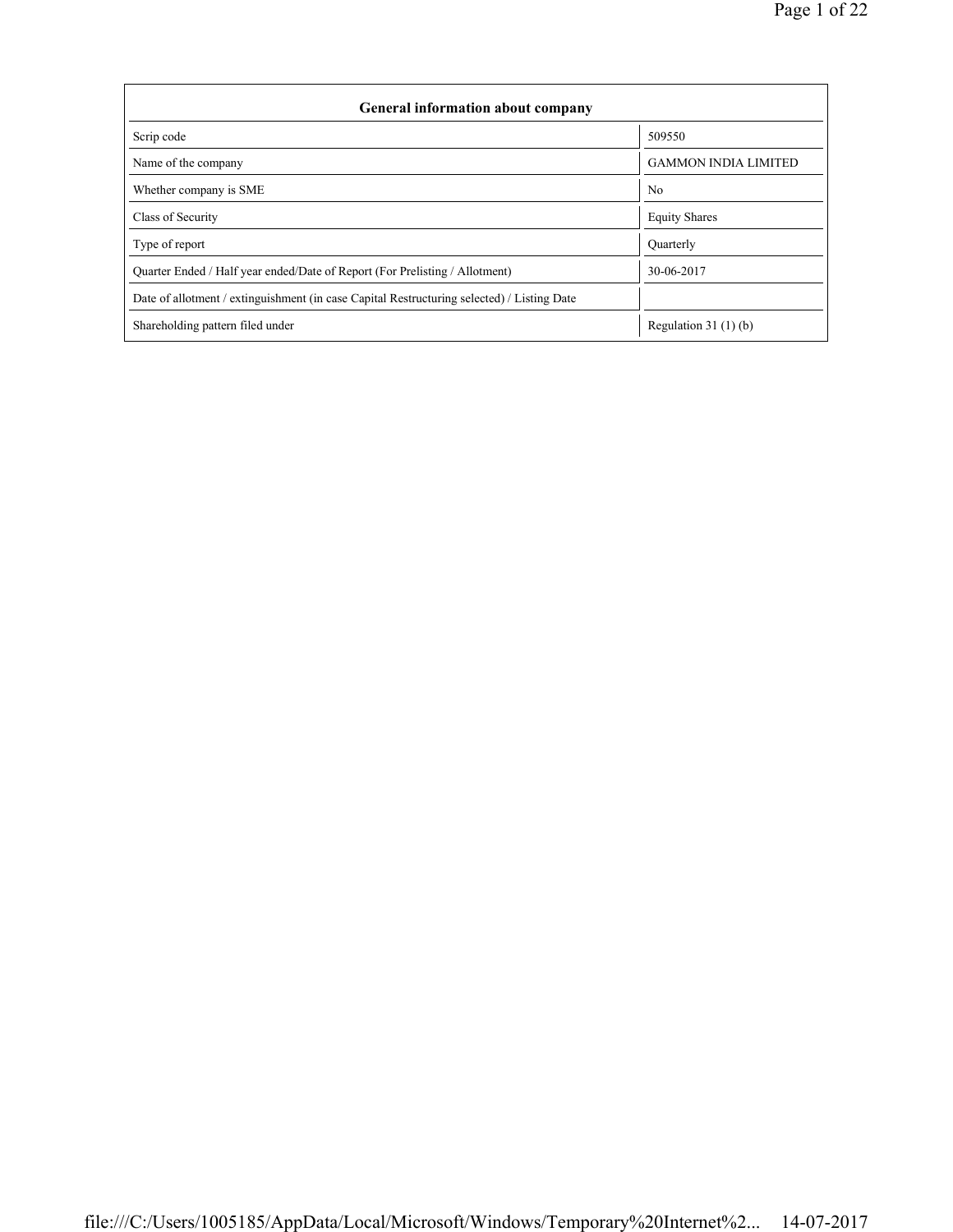| Sr. No. | Particular                                                                             | Yes/No         |
|---------|----------------------------------------------------------------------------------------|----------------|
|         | Whether the Listed Entity has issued any partly paid up shares?                        | No             |
|         | Whether the Listed Entity has issued any Convertible Securities?                       | N <sub>0</sub> |
|         | Whether the Listed Entity has issued any Warrants?                                     | N <sub>0</sub> |
|         | Whether the Listed Entity has any shares against which depository receipts are issued? | N <sub>0</sub> |
|         | Whether the Listed Entity has any shares in locked-in?                                 | N <sub>0</sub> |
| 6       | Whether any shares held by promoters are pledge or otherwise encumbered?               | Yes            |
|         | Whether company has equity shares with differential voting rights?                     | No             |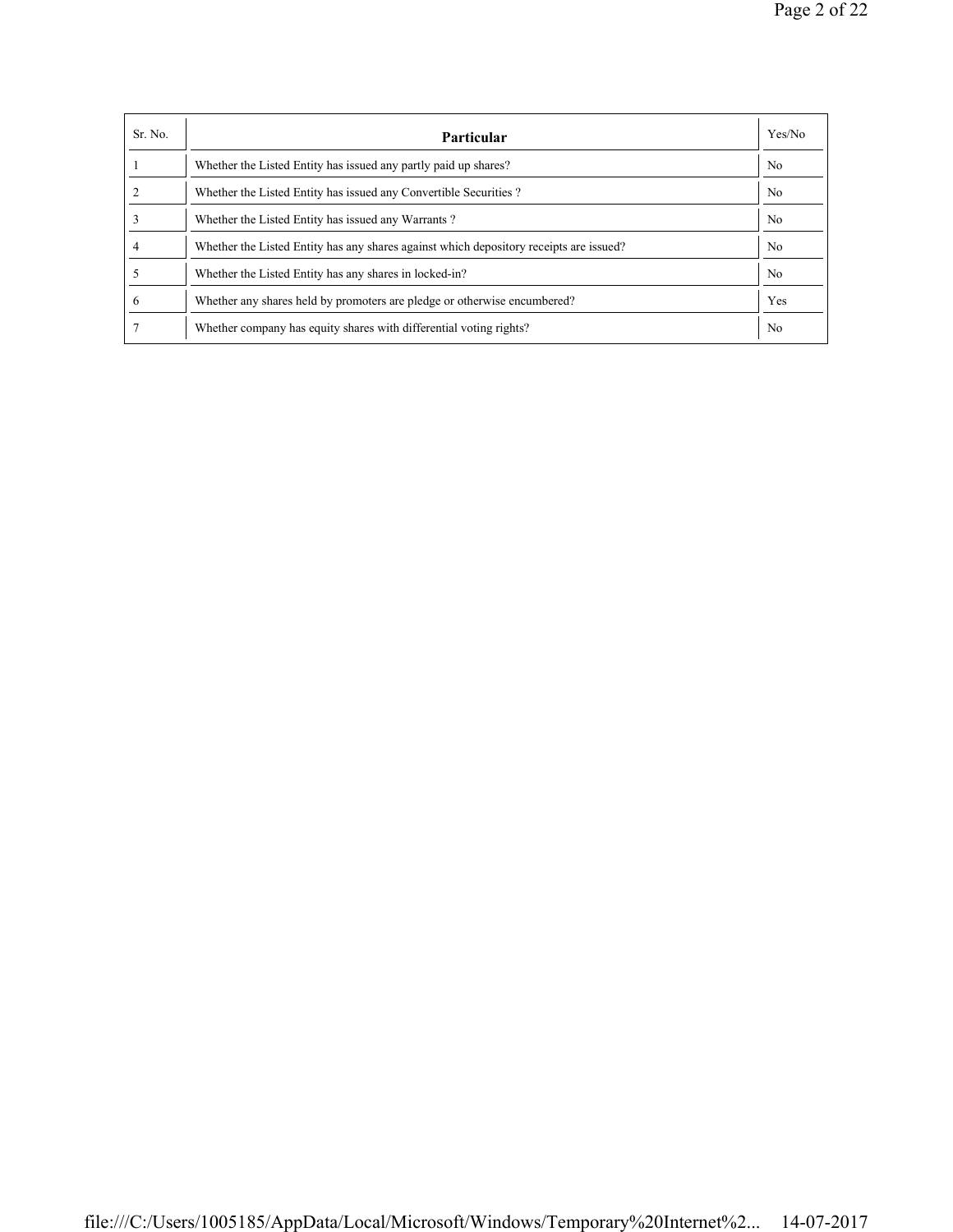|                 | <b>Table I - Summary Statement holding of specified securities</b> |                                          |                                                          |                                                          |                                                                  |                                                               |                                                                                                                                    |                                                                  |               |           |                                   |  |
|-----------------|--------------------------------------------------------------------|------------------------------------------|----------------------------------------------------------|----------------------------------------------------------|------------------------------------------------------------------|---------------------------------------------------------------|------------------------------------------------------------------------------------------------------------------------------------|------------------------------------------------------------------|---------------|-----------|-----------------------------------|--|
| Category<br>(1) | Category<br>of<br>shareholder                                      | Nos. Of<br>shareholders<br>(III)<br>(II) | No. of<br>fully paid<br>up equity<br>shares held<br>(IV) | No.<br><b>Of</b>                                         | No. Of<br>shares<br>underlying<br>Depository<br>Receipts<br>(VI) | Total nos.<br>shares held<br>$(VII) =$<br>$(IV)+(V)+$<br>(VI) | Shareholding<br>as a $%$ of<br>total no. of<br>shares<br>(calculated<br>as per<br>SCRR,<br>1957) (VIII)<br>As a % of<br>$(A+B+C2)$ | Number of Voting Rights held in each class<br>of securities (IX) |               |           |                                   |  |
|                 |                                                                    |                                          |                                                          | Partly<br>paid-<br>up<br>equity<br>shares<br>held<br>(V) |                                                                  |                                                               |                                                                                                                                    | No of Voting (XIV) Rights                                        |               |           |                                   |  |
|                 |                                                                    |                                          |                                                          |                                                          |                                                                  |                                                               |                                                                                                                                    | Class eg:<br>X                                                   | Class<br>eg:y | Total     | Total as<br>$a\%$ of<br>$(A+B+C)$ |  |
| (A)             | Promoter<br>&<br>Promoter<br>Group                                 | $\overline{7}$                           | 42657154                                                 |                                                          |                                                                  | 42657154                                                      | 11.54                                                                                                                              | 42657154                                                         |               | 42657154  | 11.54                             |  |
| (B)             | Public                                                             | 45672                                    | 326915951                                                |                                                          |                                                                  | 326915951                                                     | 88.46                                                                                                                              | 326915951                                                        |               | 326915951 | 88.46                             |  |
| (C)             | Non<br>Promoter-<br>Non Public                                     |                                          |                                                          |                                                          |                                                                  |                                                               |                                                                                                                                    |                                                                  |               |           |                                   |  |
| (C1)            | <b>Shares</b><br>underlying<br><b>DRs</b>                          |                                          |                                                          |                                                          |                                                                  |                                                               |                                                                                                                                    |                                                                  |               |           |                                   |  |
| (C2)            | Shares held<br>by<br>Employee<br>Trusts                            |                                          |                                                          |                                                          |                                                                  |                                                               |                                                                                                                                    |                                                                  |               |           |                                   |  |
|                 | Total                                                              | 45679                                    | 369573105                                                |                                                          |                                                                  | 369573105                                                     | 100                                                                                                                                | 369573105                                                        |               | 369573105 | 100                               |  |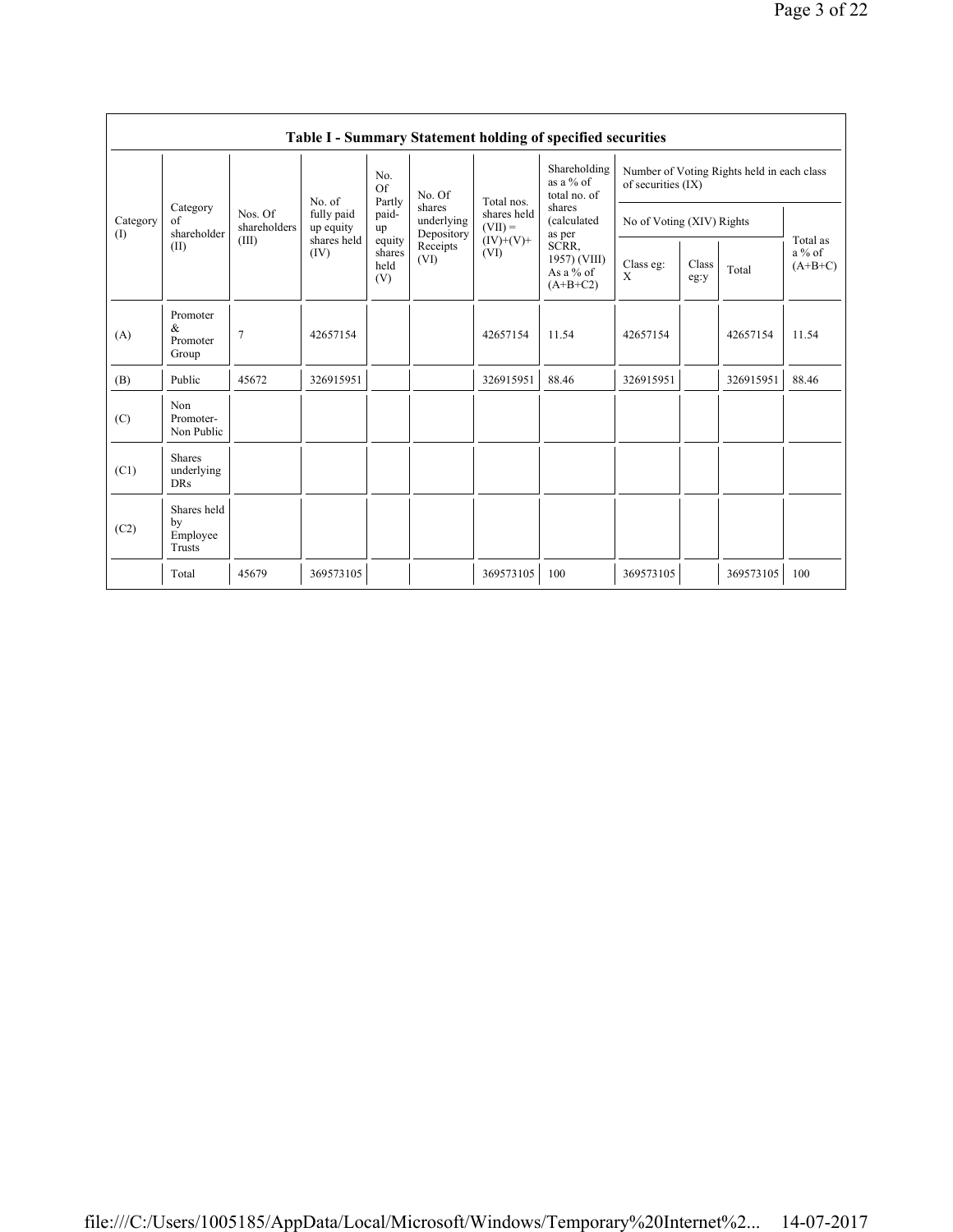|                 | Table I - Summary Statement holding of specified securities |                                                                                                                                |                                       |                                                                                                                        |                                                                                                                     |                                          |                                                  |                                                                  |                                                         |                                                            |  |  |
|-----------------|-------------------------------------------------------------|--------------------------------------------------------------------------------------------------------------------------------|---------------------------------------|------------------------------------------------------------------------------------------------------------------------|---------------------------------------------------------------------------------------------------------------------|------------------------------------------|--------------------------------------------------|------------------------------------------------------------------|---------------------------------------------------------|------------------------------------------------------------|--|--|
|                 | Category<br>of<br>shareholder<br>(II)                       | No. Of<br>No. of<br><b>Shares</b><br><b>Shares</b><br>Underlying<br>Outstanding<br>convertible<br>securities<br>$(X_i)$<br>(X) |                                       | No. Of<br><b>Shares</b><br>Underlying<br>Outstanding<br>convertible<br>securities<br>and No. Of<br>Warrants<br>(Xi)(a) | Shareholding,<br>as a %<br>assuming full<br>conversion of<br>convertible                                            | Number of<br>Locked in<br>shares $(XII)$ |                                                  | Number of Shares<br>pledged or<br>otherwise<br>encumbered (XIII) |                                                         | Number of                                                  |  |  |
| Category<br>(1) |                                                             |                                                                                                                                | Underlying<br>Outstanding<br>Warrants |                                                                                                                        | securities (as<br>a percentage<br>of diluted<br>share capital)<br>$(XI) = (VII) +$<br>$(X)$ As a % of<br>$(A+B+C2)$ | No.<br>(a)                               | As a<br>$%$ of<br>total<br>Shares<br>held<br>(b) | No. (a)                                                          | As a<br>$%$ of<br>total<br><b>Shares</b><br>held<br>(b) | equity shares<br>held in<br>dematerialized<br>form $(XIV)$ |  |  |
| (A)             | Promoter<br>$\&$<br>Promoter<br>Group                       |                                                                                                                                |                                       |                                                                                                                        | 11.54                                                                                                               |                                          |                                                  | 39553699                                                         | 92.72                                                   | 42657154                                                   |  |  |
| (B)             | Public                                                      |                                                                                                                                |                                       |                                                                                                                        | 88.46                                                                                                               |                                          |                                                  |                                                                  |                                                         | 317998092                                                  |  |  |
| (C)             | Non<br>Promoter-<br>Non Public                              |                                                                                                                                |                                       |                                                                                                                        |                                                                                                                     |                                          |                                                  |                                                                  |                                                         |                                                            |  |  |
| (C1)            | <b>Shares</b><br>underlying<br><b>DRs</b>                   |                                                                                                                                |                                       |                                                                                                                        |                                                                                                                     |                                          |                                                  |                                                                  |                                                         |                                                            |  |  |
| (C2)            | Shares held<br>by<br>Employee<br>Trusts                     |                                                                                                                                |                                       |                                                                                                                        |                                                                                                                     |                                          |                                                  |                                                                  |                                                         |                                                            |  |  |
|                 | Total                                                       |                                                                                                                                |                                       |                                                                                                                        | 100                                                                                                                 |                                          |                                                  | 39553699                                                         | 10.7                                                    | 360655246                                                  |  |  |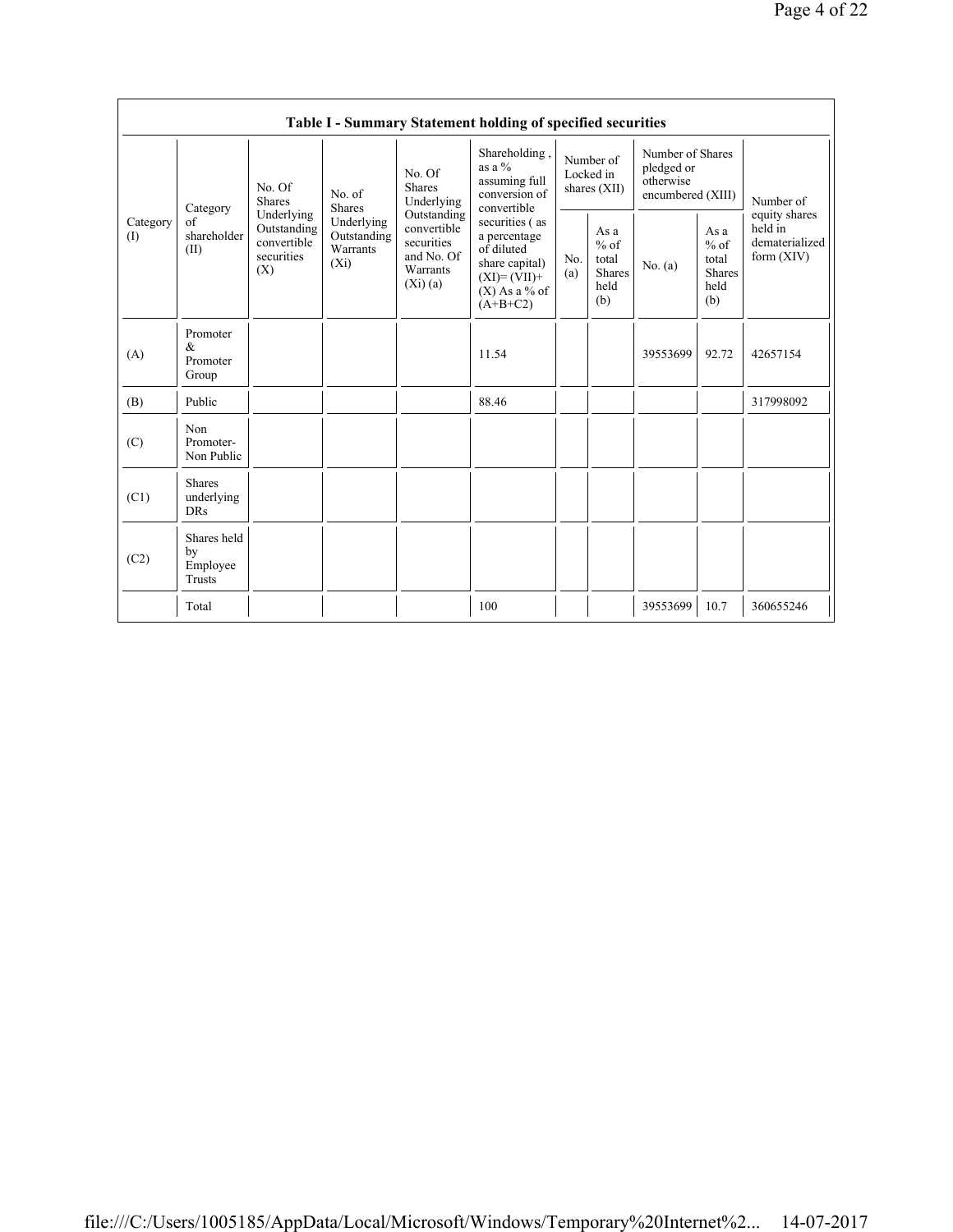|                                                                                                | Table II - Statement showing shareholding pattern of the Promoter and Promoter Group                    |                         |                                   |                                 |                                    |                          |                                                  |                           |               |                                      |                                 |  |
|------------------------------------------------------------------------------------------------|---------------------------------------------------------------------------------------------------------|-------------------------|-----------------------------------|---------------------------------|------------------------------------|--------------------------|--------------------------------------------------|---------------------------|---------------|--------------------------------------|---------------------------------|--|
|                                                                                                |                                                                                                         |                         |                                   | No.<br><b>Of</b>                | No. Of                             | Total nos.               | Shareholding<br>as a % of<br>total no. of        | class of securities (IX)  |               | Number of Voting Rights held in each |                                 |  |
| Sr.                                                                                            | Category &<br>Name of the                                                                               | Nos. Of<br>shareholders | No. of fully<br>paid up<br>equity | Partly<br>paid-<br>up           | shares<br>underlying<br>Depository | shares held<br>$(VII) =$ | shares<br>(calculated<br>as per                  | No of Voting (XIV) Rights |               |                                      | Total<br>as a $\%$              |  |
|                                                                                                | Shareholders (I)                                                                                        | (III)                   | shares held<br>(IV)               | equity<br>shares<br>held<br>(V) | Receipts<br>(VI)                   | $(IV)+(V)+$<br>(VI)      | SCRR,<br>1957) (VIII)<br>As a % of<br>$(A+B+C2)$ | Class eg: X               | Class<br>eg:y | Total                                | of<br>Total<br>Voting<br>rights |  |
| A                                                                                              | Table II - Statement showing shareholding pattern of the Promoter and Promoter Group                    |                         |                                   |                                 |                                    |                          |                                                  |                           |               |                                      |                                 |  |
| (1)                                                                                            | Indian                                                                                                  |                         |                                   |                                 |                                    |                          |                                                  |                           |               |                                      |                                 |  |
| (a)                                                                                            | Individuals/Hindu<br>undivided Family                                                                   | $\overline{c}$          | 8189479                           |                                 |                                    | 8189479                  | 2.22                                             | 8189479                   |               | 8189479                              | 2.22                            |  |
| (d)                                                                                            | Any Other<br>(specify)                                                                                  | $\overline{4}$          | 31381240                          |                                 |                                    | 31381240                 | 8.49                                             | 31381240                  |               | 31381240                             | 8.49                            |  |
| Sub-Total<br>(A)(1)                                                                            |                                                                                                         | 6                       | 39570719                          |                                 |                                    | 39570719                 | 10.71                                            | 39570719                  |               | 39570719                             | 10.71                           |  |
| (2)                                                                                            | Foreign                                                                                                 |                         |                                   |                                 |                                    |                          |                                                  |                           |               |                                      |                                 |  |
| (e)                                                                                            | Any Other<br>(specify)                                                                                  | $\mathbf{1}$            | 3086435                           |                                 |                                    | 3086435                  | 0.84                                             | 3086435                   |               | 3086435                              | 0.84                            |  |
| Sub-Total<br>(A)(2)                                                                            |                                                                                                         | $\mathbf{1}$            | 3086435                           |                                 |                                    | 3086435                  | 0.84                                             | 3086435                   |               | 3086435                              | 0.84                            |  |
| Total<br>Shareholding<br>of Promoter<br>and<br>Promoter<br>Group $(A)=$<br>$(A)(1)+(A)$<br>(2) |                                                                                                         | 7                       | 42657154                          |                                 |                                    | 42657154                 | 11.54                                            | 42657154                  |               | 42657154                             | 11.54                           |  |
| B                                                                                              | Table III - Statement showing shareholding pattern of the Public shareholder                            |                         |                                   |                                 |                                    |                          |                                                  |                           |               |                                      |                                 |  |
| (1)                                                                                            | Institutions                                                                                            |                         |                                   |                                 |                                    |                          |                                                  |                           |               |                                      |                                 |  |
| (a)                                                                                            | Mutual Funds                                                                                            | $\overline{4}$          | 3009038                           |                                 |                                    | 3009038                  | 0.81                                             | 3009038                   |               | 3009038                              | 0.81                            |  |
| (e)                                                                                            | Foreign Portfolio<br>Investors                                                                          | 1                       | 64842                             |                                 |                                    | 64842                    | 0.02                                             | 64842                     |               | 64842                                | 0.02                            |  |
| (f)                                                                                            | Financial<br>Institutions/<br><b>Banks</b>                                                              | 41                      | 236142695                         |                                 |                                    | 236142695                | 63.9                                             | 236142695                 |               | 236142695                            | 63.9                            |  |
| (i)                                                                                            | Any Other<br>(specify)                                                                                  | $\mathbf{1}$            | 100                               |                                 |                                    | 100                      | $\mathbf{0}$                                     | 100                       |               | 100                                  | $\bf{0}$                        |  |
| Sub-Total<br>(B)(1)                                                                            |                                                                                                         | 47                      | 239216675                         |                                 |                                    | 239216675                | 64.73                                            | 239216675                 |               | 239216675                            | 64.73                           |  |
| (3)                                                                                            | Non-institutions                                                                                        |                         |                                   |                                 |                                    |                          |                                                  |                           |               |                                      |                                 |  |
| (a(i))                                                                                         | Individuals -<br>i.Individual<br>shareholders<br>holding nominal<br>share capital up<br>to Rs. 2 lakhs. | 43161                   | 49525901                          |                                 |                                    | 49525901                 | 13.4                                             | 49525901                  |               | 49525901                             | 13.4                            |  |
| (a(ii))                                                                                        | Individuals - ii.<br>Individual<br>shareholders<br>holding nominal<br>share capital in                  | 37                      | 8255705                           |                                 |                                    | 8255705                  | 2.23                                             | 8255705                   |               | 8255705                              | 2.23                            |  |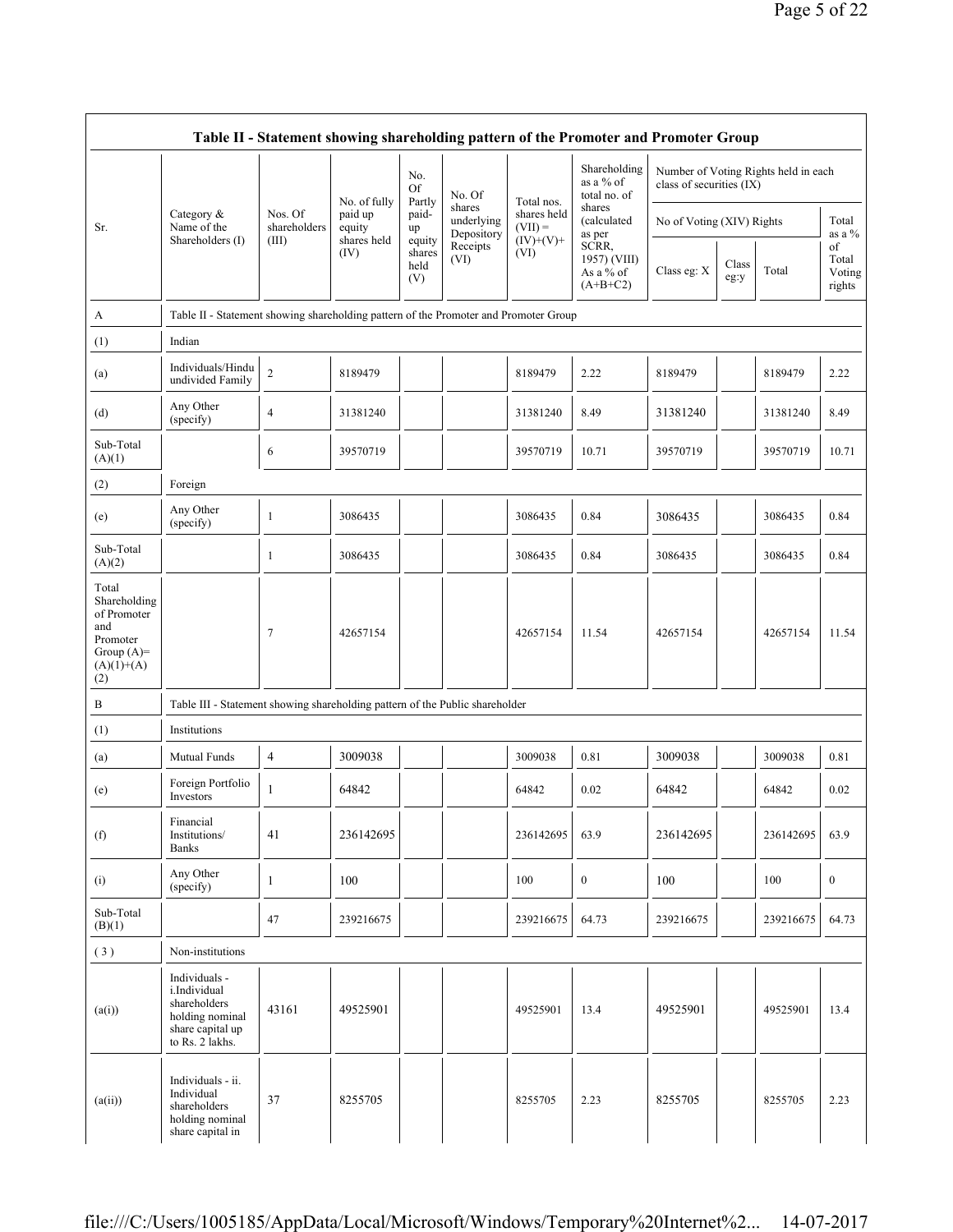|                                                                      | excess of Rs. 2<br>lakhs.                                                                     |       |           |  |           |       |           |           |       |
|----------------------------------------------------------------------|-----------------------------------------------------------------------------------------------|-------|-----------|--|-----------|-------|-----------|-----------|-------|
| (e)                                                                  | Any Other<br>(specify)                                                                        | 2427  | 29917670  |  | 29917670  | 8.1   | 29917670  | 29917670  | 8.1   |
| Sub-Total<br>(B)(3)                                                  |                                                                                               | 45625 | 87699276  |  | 87699276  | 23.73 | 87699276  | 87699276  | 23.73 |
| Total Public<br>Shareholding<br>$(B)=(B)(1)+$<br>$(B)(2)+(B)$<br>(3) |                                                                                               | 45672 | 326915951 |  | 326915951 | 88.46 | 326915951 | 326915951 | 88.46 |
| C                                                                    | Table IV - Statement showing shareholding pattern of the Non Promoter- Non Public shareholder |       |           |  |           |       |           |           |       |
| Total<br>$(A+B+C2)$                                                  |                                                                                               | 45679 | 369573105 |  | 369573105 | 100   | 369573105 | 369573105 | 100   |
| Total<br>$(A+B+C)$                                                   |                                                                                               | 45679 | 369573105 |  | 369573105 | 100   | 369573105 | 369573105 | 100   |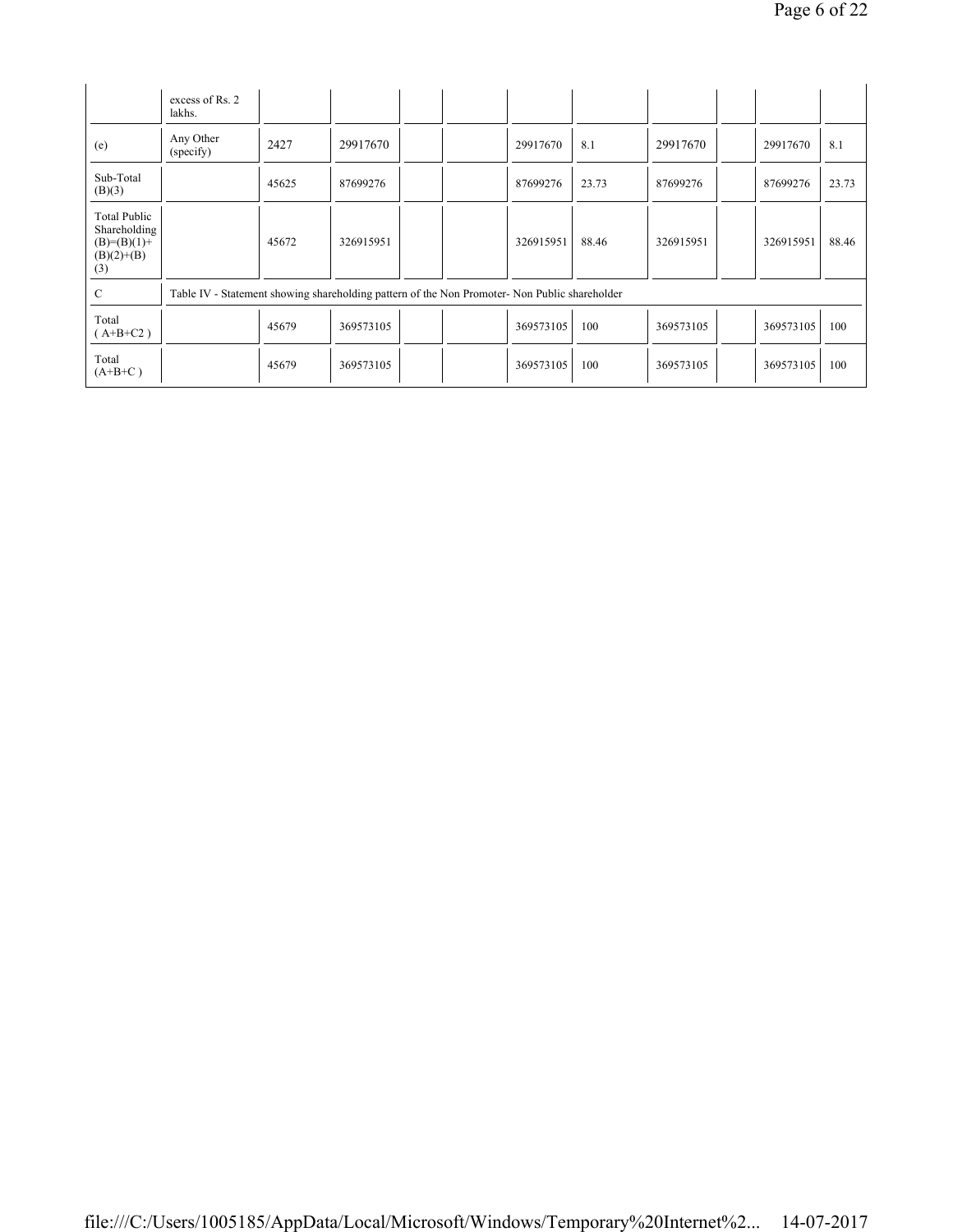| Table II - Statement showing shareholding pattern of the Promoter and Promoter Group    |                                                                        |                           |                                                                   |                                                                                                             |            |                                                         |                                                                  |                                                      |                                         |  |
|-----------------------------------------------------------------------------------------|------------------------------------------------------------------------|---------------------------|-------------------------------------------------------------------|-------------------------------------------------------------------------------------------------------------|------------|---------------------------------------------------------|------------------------------------------------------------------|------------------------------------------------------|-----------------------------------------|--|
|                                                                                         | No. Of<br><b>Shares</b><br>Underlying                                  | No. of<br><b>Shares</b>   | No. Of<br><b>Shares</b><br>Underlying<br>Outstanding              | Shareholding,<br>as a % assuming<br>full conversion<br>of convertible                                       |            | Number of<br>Locked in<br>shares (XII)                  | Number of Shares<br>pledged or<br>otherwise<br>encumbered (XIII) |                                                      | Number of<br>equity shares              |  |
| Sr.                                                                                     | Outstanding<br>convertible<br>Warrants<br>securities<br>$(X_i)$<br>(X) | Underlying<br>Outstanding | convertible<br>securities<br>and No. Of<br>Warrants<br>$(Xi)$ (a) | securities (as a<br>percentage of<br>diluted share<br>capital) (XI)=<br>$(VII)+(X)$ As a<br>% of $(A+B+C2)$ | No.<br>(a) | As a<br>$%$ of<br>total<br><b>Shares</b><br>held<br>(b) | No. $(a)$                                                        | As a $%$<br>of total<br><b>Shares</b><br>held<br>(b) | held in<br>dematerialized<br>form (XIV) |  |
| A                                                                                       |                                                                        |                           |                                                                   | Table II - Statement showing shareholding pattern of the Promoter and Promoter Group                        |            |                                                         |                                                                  |                                                      |                                         |  |
| (1)                                                                                     | Indian                                                                 |                           |                                                                   |                                                                                                             |            |                                                         |                                                                  |                                                      |                                         |  |
| (a)                                                                                     |                                                                        |                           |                                                                   | 2.22                                                                                                        |            |                                                         | 8172459                                                          | 99.79                                                | 8189479                                 |  |
| (d)                                                                                     |                                                                        |                           |                                                                   | 8.49                                                                                                        |            |                                                         | 31381240                                                         | 100                                                  | 31381240                                |  |
| Sub-Total (A)<br>(1)                                                                    |                                                                        |                           |                                                                   | 10.71                                                                                                       |            |                                                         | 39553699                                                         | 99.96                                                | 39570719                                |  |
| (2)                                                                                     | Foreign                                                                |                           |                                                                   |                                                                                                             |            |                                                         |                                                                  |                                                      |                                         |  |
| (e)                                                                                     |                                                                        |                           |                                                                   | 0.84                                                                                                        |            |                                                         | $\boldsymbol{0}$                                                 | $\boldsymbol{0}$                                     | 3086435                                 |  |
| Sub-Total (A)<br>(2)                                                                    |                                                                        |                           |                                                                   | 0.84                                                                                                        |            |                                                         | $\mathbf{0}$                                                     | $\mathbf{0}$                                         | 3086435                                 |  |
| Total<br>Shareholding<br>of Promoter<br>and Promoter<br>Group $(A)=$<br>$(A)(1)+(A)(2)$ |                                                                        |                           |                                                                   | 11.54                                                                                                       |            |                                                         | 39553699                                                         | 92.72                                                | 42657154                                |  |
| В                                                                                       |                                                                        |                           |                                                                   | Table III - Statement showing shareholding pattern of the Public shareholder                                |            |                                                         |                                                                  |                                                      |                                         |  |
| (1)                                                                                     | Institutions                                                           |                           |                                                                   |                                                                                                             |            |                                                         |                                                                  |                                                      |                                         |  |
| (a)                                                                                     |                                                                        |                           |                                                                   | 0.81                                                                                                        |            |                                                         |                                                                  |                                                      | 3009038                                 |  |
| (e)                                                                                     |                                                                        |                           |                                                                   | 0.02                                                                                                        |            |                                                         |                                                                  |                                                      | 64842                                   |  |
| (f)                                                                                     |                                                                        |                           |                                                                   | 63.9                                                                                                        |            |                                                         |                                                                  |                                                      | 236136925                               |  |
| (i)                                                                                     |                                                                        |                           |                                                                   | $\boldsymbol{0}$                                                                                            |            |                                                         |                                                                  |                                                      | $\boldsymbol{0}$                        |  |
| Sub-Total (B)<br>(1)                                                                    |                                                                        |                           |                                                                   | 64.73                                                                                                       |            |                                                         |                                                                  |                                                      | 239210805                               |  |
| (3)                                                                                     | Non-institutions                                                       |                           |                                                                   |                                                                                                             |            |                                                         |                                                                  |                                                      |                                         |  |
| (a(i))                                                                                  |                                                                        |                           |                                                                   | 13.4                                                                                                        |            |                                                         |                                                                  |                                                      | 48520672                                |  |
| (a(ii))                                                                                 |                                                                        |                           |                                                                   | 2.23                                                                                                        |            |                                                         |                                                                  |                                                      | 7529905                                 |  |
| (e)                                                                                     |                                                                        |                           |                                                                   | 8.1                                                                                                         |            |                                                         |                                                                  |                                                      | 22736710                                |  |
| Sub-Total (B)<br>(3)                                                                    |                                                                        |                           |                                                                   | 23.73                                                                                                       |            |                                                         |                                                                  |                                                      | 78787287                                |  |
| <b>Total Public</b><br>Shareholding<br>$(B)= (B)(1) +$<br>$(B)(2)+(B)(3)$               |                                                                        |                           |                                                                   | 88.46                                                                                                       |            |                                                         |                                                                  |                                                      | 317998092                               |  |
| С                                                                                       |                                                                        |                           |                                                                   | Table IV - Statement showing shareholding pattern of the Non Promoter- Non Public shareholder               |            |                                                         |                                                                  |                                                      |                                         |  |
| Total<br>$(A+B+C2)$                                                                     |                                                                        |                           |                                                                   | 100                                                                                                         |            |                                                         |                                                                  |                                                      | 360655246                               |  |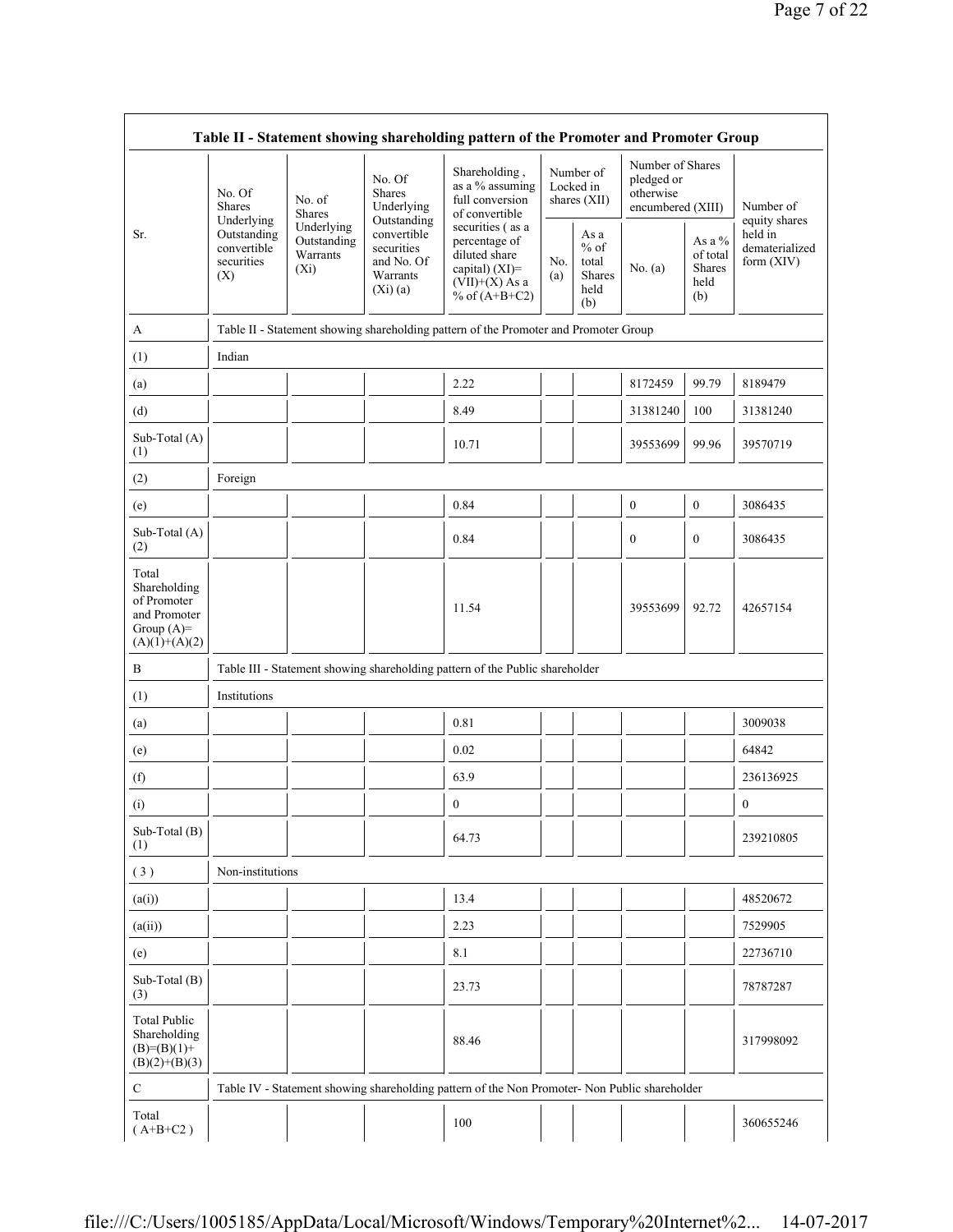| Total                                       |  | 100 |  | 39553699 | 10.7 | 360655246                    |
|---------------------------------------------|--|-----|--|----------|------|------------------------------|
| $(A+B+C)$                                   |  |     |  |          |      |                              |
| Disclosure of notes on shareholding pattern |  |     |  |          |      | Textual<br>Information $(1)$ |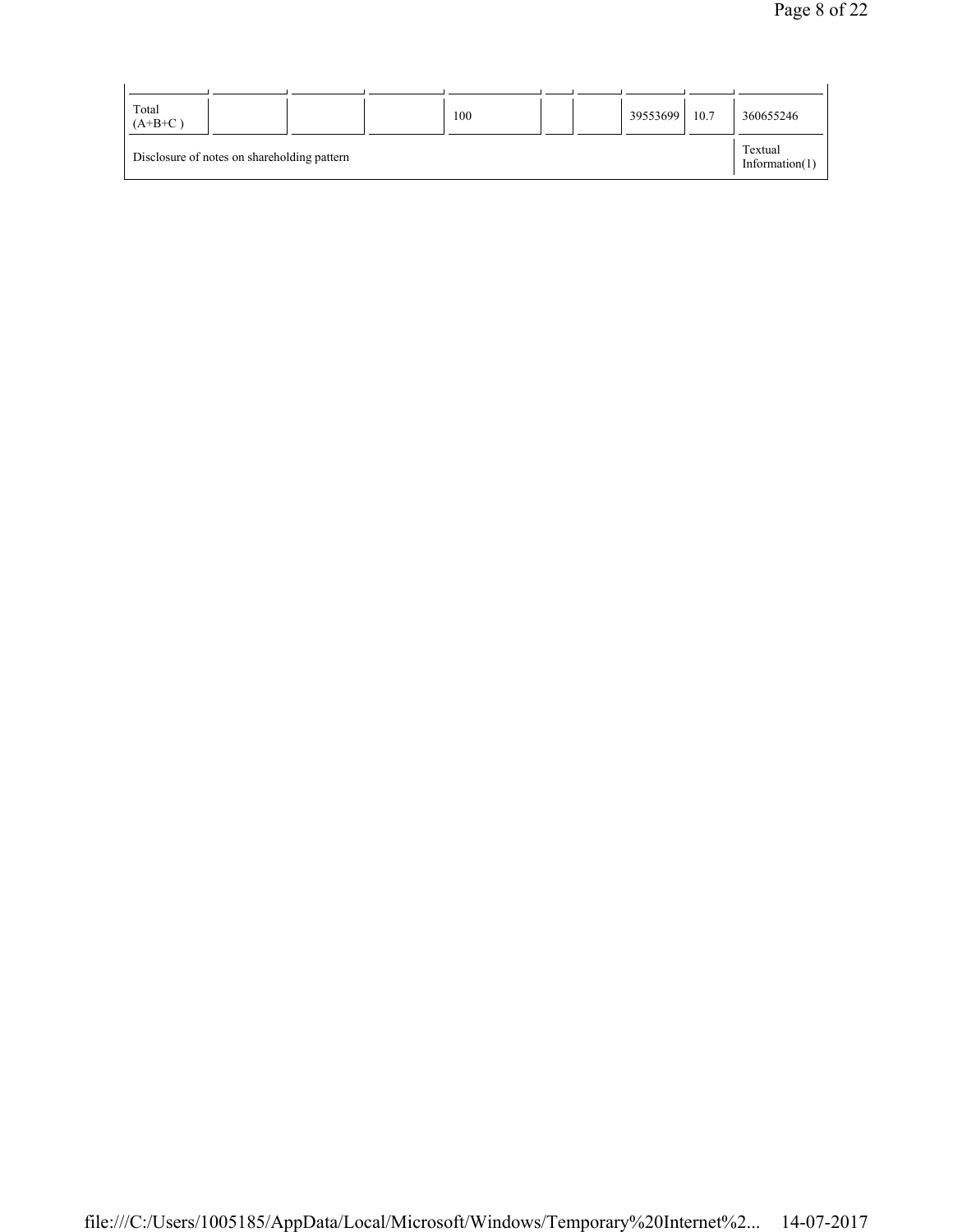|                       | <b>Text Block</b>                                                       |
|-----------------------|-------------------------------------------------------------------------|
| Textual Information() | The total shareholding includes 725,800 equity shares kept in abeyance. |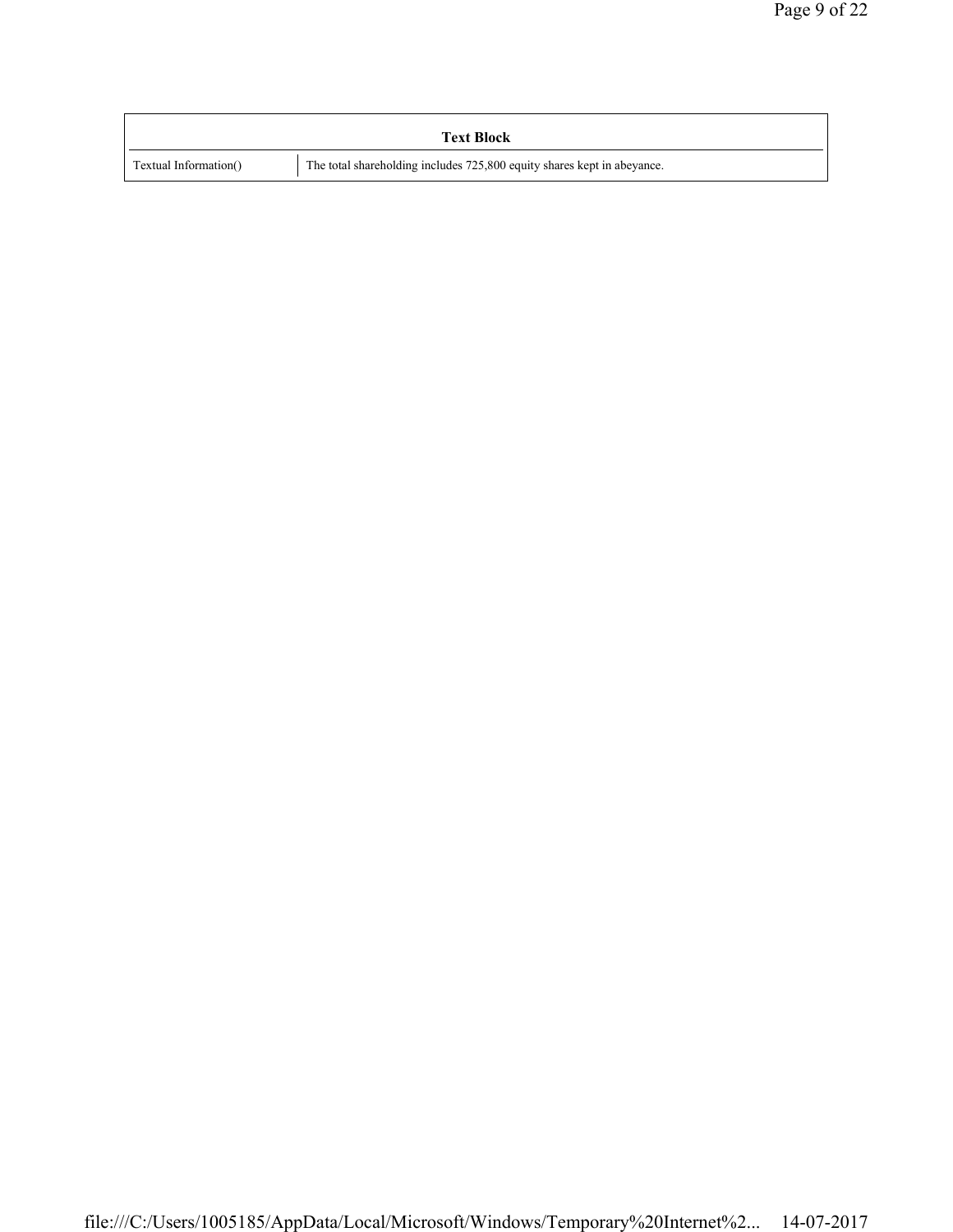|                                                                                                                                                                                           |                                                               | <b>Individuals/Hindu undivided Family</b> |                       |
|-------------------------------------------------------------------------------------------------------------------------------------------------------------------------------------------|---------------------------------------------------------------|-------------------------------------------|-----------------------|
| Searial No.                                                                                                                                                                               | 1                                                             | $\overline{c}$                            |                       |
| Name of the<br>Shareholders (I)                                                                                                                                                           | Abhijit Rajan                                                 | Jagdish Rajan                             | Click here to go back |
| PAN(II)                                                                                                                                                                                   | AAEPR0342J                                                    | AACPR1248M                                | Total                 |
| No. of fully paid<br>up equity shares<br>held $(IV)$                                                                                                                                      | 8172459                                                       | 17020                                     | 8189479               |
| No. Of Partly paid-<br>up equity shares<br>held $(V)$                                                                                                                                     |                                                               |                                           |                       |
| No. Of shares<br>underlying<br>Depository<br>Receipts (VI)                                                                                                                                |                                                               |                                           |                       |
| Total nos. shares<br>held $(VII) = (IV) +$<br>$(V)+(VI)$                                                                                                                                  | 8172459                                                       | 17020                                     | 8189479               |
| Shareholding as a<br>% of total no. of<br>shares (calculated<br>as per SCRR,<br>1957) (VIII) As a<br>% of $(A+B+C2)$                                                                      | 2.21                                                          | $\boldsymbol{0}$                          | 2.22                  |
|                                                                                                                                                                                           | Number of Voting Rights held in each class of securities (IX) |                                           |                       |
| Class eg: $X$                                                                                                                                                                             | 8172459                                                       | 17020                                     | 8189479               |
| Class eg:y                                                                                                                                                                                |                                                               |                                           |                       |
| Total                                                                                                                                                                                     | 8172459                                                       | 17020                                     | 8189479               |
| Total as a % of<br><b>Total Voting rights</b>                                                                                                                                             | 2.21                                                          | $\bf{0}$                                  | 2.22                  |
| No. Of Shares<br>Underlying<br>Outstanding<br>convertible<br>securities $(X)$                                                                                                             |                                                               |                                           |                       |
| No. of Shares<br>Underlying<br>Outstanding<br>Warrants (Xi)                                                                                                                               |                                                               |                                           |                       |
| No. Of Shares<br>Underlying<br>Outstanding<br>convertible<br>securities and No.<br>Of Warrants (Xi)<br>(a)                                                                                |                                                               |                                           |                       |
| Shareholding, as a<br>% assuming full<br>conversion of<br>convertible<br>securities (as a<br>percentage of<br>diluted share<br>capital) (XI)= (VII)<br>$+(Xi)(a)$ As a % of<br>$(A+B+C2)$ | 2.21                                                          | $\boldsymbol{0}$                          | 2.22                  |
| Number of Locked in shares (XII)                                                                                                                                                          |                                                               |                                           |                       |
|                                                                                                                                                                                           |                                                               |                                           |                       |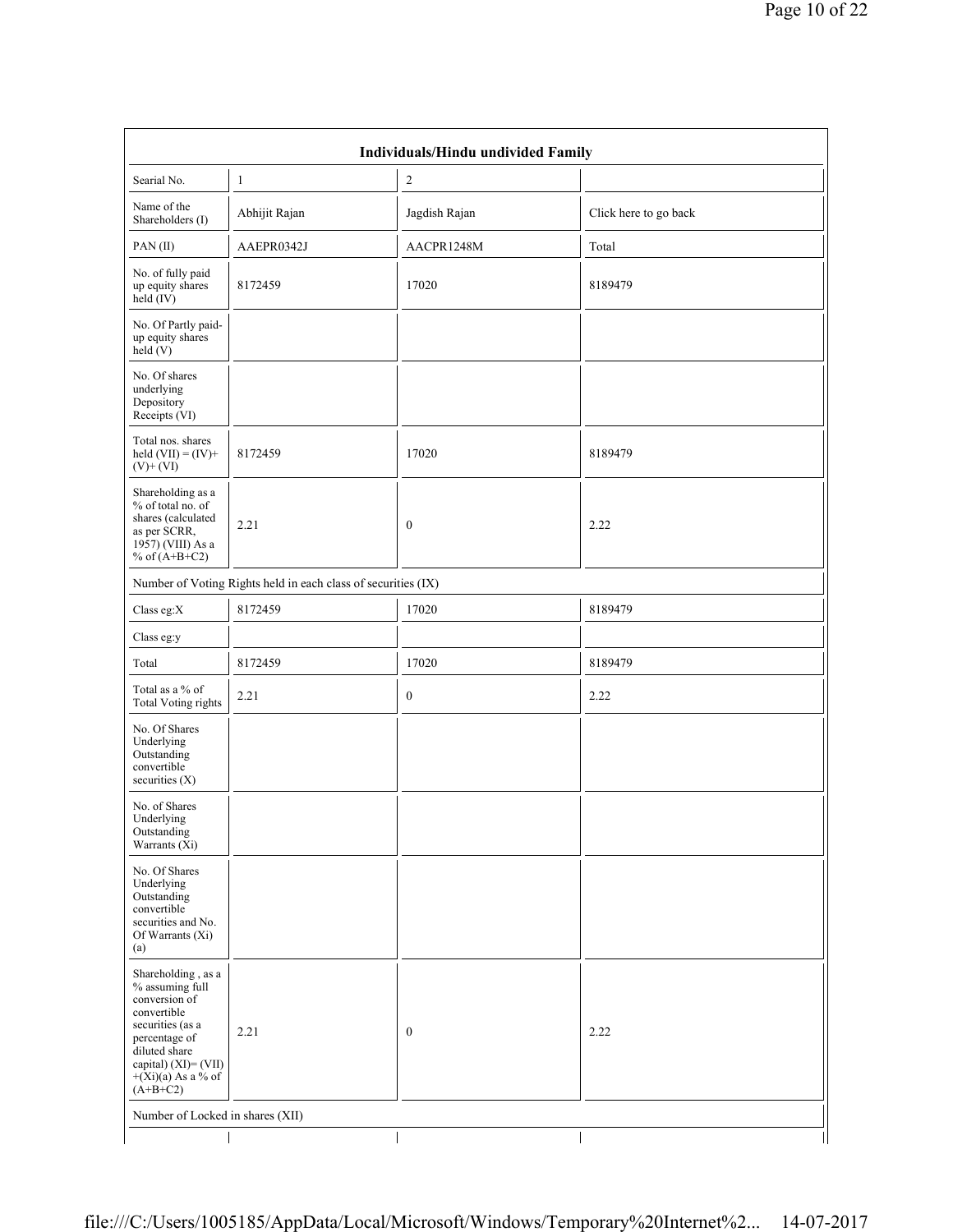| No. $(a)$<br>As a % of total                                         |         |              |         |  |  |  |  |  |  |
|----------------------------------------------------------------------|---------|--------------|---------|--|--|--|--|--|--|
| Shares held (b)                                                      |         |              |         |  |  |  |  |  |  |
| Number of Shares pledged or otherwise encumbered (XIII)              |         |              |         |  |  |  |  |  |  |
| No. (a)                                                              | 8172459 | $\mathbf{0}$ | 8172459 |  |  |  |  |  |  |
| As a % of total<br>Shares held (b)                                   | 100     | $\mathbf{0}$ | 99.79   |  |  |  |  |  |  |
| Number of equity<br>shares held in<br>dematerialized<br>form $(XIV)$ | 8172459 | 17020        | 8189479 |  |  |  |  |  |  |
| Reason for not providing PAN                                         |         |              |         |  |  |  |  |  |  |
| Reason for not<br>providing PAN                                      |         |              |         |  |  |  |  |  |  |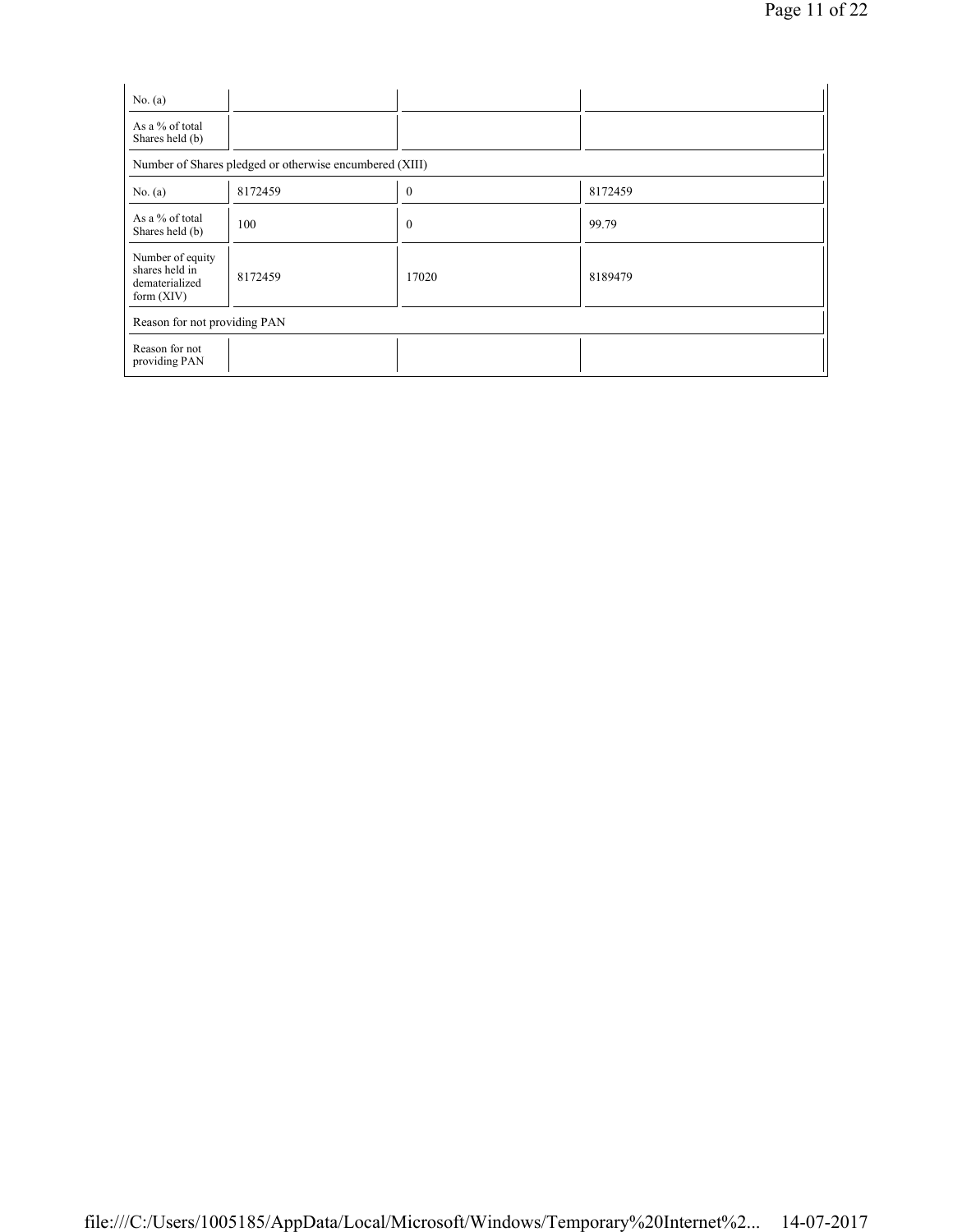|                                                                                                                                    |                           |                                                               | Any Other (specify)                  |                                      |                          |
|------------------------------------------------------------------------------------------------------------------------------------|---------------------------|---------------------------------------------------------------|--------------------------------------|--------------------------------------|--------------------------|
| Searial No.                                                                                                                        | 1                         | $\overline{c}$                                                | 3                                    | $\overline{4}$                       |                          |
| Category                                                                                                                           | <b>Bodies Corporate</b>   | <b>Bodies Corporate</b>                                       | <b>Bodies Corporate</b>              | <b>Bodies Corporate</b>              | Click here to<br>go back |
| Name of the<br>Shareholders (I)                                                                                                    | Pacific Energy<br>Pvt Ltd | Devyani Estate And<br>Properties Pvt Ltd                      | Nikhita Estate<br>Developers Pvt Ltd | Ellora Organic<br>Industries Pvt Ltd |                          |
| PAN(II)                                                                                                                            | AACCP0544P                | AAACD3825H                                                    | AABCN6484D                           | AABCE0815F                           | Total                    |
| No. of the<br>Shareholders (I)                                                                                                     | 1                         | 1                                                             | $\mathbf{1}$                         | $\mathbf{1}$                         | 4                        |
| No. of fully paid<br>up equity shares<br>held $(IV)$                                                                               | 17913015                  | 7182805                                                       | 3485420                              | 2800000                              | 31381240                 |
| No. Of Partly paid-<br>up equity shares<br>held(V)                                                                                 |                           |                                                               |                                      |                                      |                          |
| No. Of shares<br>underlying<br>Depository<br>Receipts (VI)                                                                         |                           |                                                               |                                      |                                      |                          |
| Total nos. shares<br>held $(VII) = (IV) +$<br>$(V)+(VI)$                                                                           | 17913015                  | 7182805                                                       | 3485420                              | 2800000                              | 31381240                 |
| Shareholding as a<br>% of total no. of<br>shares (calculated<br>as per SCRR,<br>$19\overline{57}$ ) (VIII) As a<br>% of $(A+B+C2)$ | 4.85                      | 1.94                                                          | 0.94                                 | 0.76                                 | 8.49                     |
|                                                                                                                                    |                           | Number of Voting Rights held in each class of securities (IX) |                                      |                                      |                          |
| Class eg: X                                                                                                                        | 17913015                  | 7182805                                                       | 3485420                              | 2800000                              | 31381240                 |
| Class eg:y                                                                                                                         |                           |                                                               |                                      |                                      |                          |
| Total                                                                                                                              | 17913015                  | 7182805                                                       | 3485420                              | 2800000                              | 31381240                 |
| Total as a % of<br><b>Total Voting rights</b>                                                                                      | 4.85                      | 1.94                                                          | 0.94                                 | 0.76                                 | 8.49                     |
| No. Of Shares<br>Underlying<br>Outstanding<br>convertible<br>securities $(X)$                                                      |                           |                                                               |                                      |                                      |                          |
| No. of Shares<br>Underlying<br>Outstanding<br>Warrants (Xi)                                                                        |                           |                                                               |                                      |                                      |                          |
| No. Of Shares<br>Underlying<br>Outstanding<br>convertible<br>securities and No.<br>Of Warrants (Xi)<br>(a)                         |                           |                                                               |                                      |                                      |                          |
| Shareholding, as a<br>% assuming full<br>conversion of<br>convertible<br>securities (as a<br>percentage of<br>diluted share        | 4.85                      | 1.94                                                          | 0.94                                 | 0.76                                 | 8.49                     |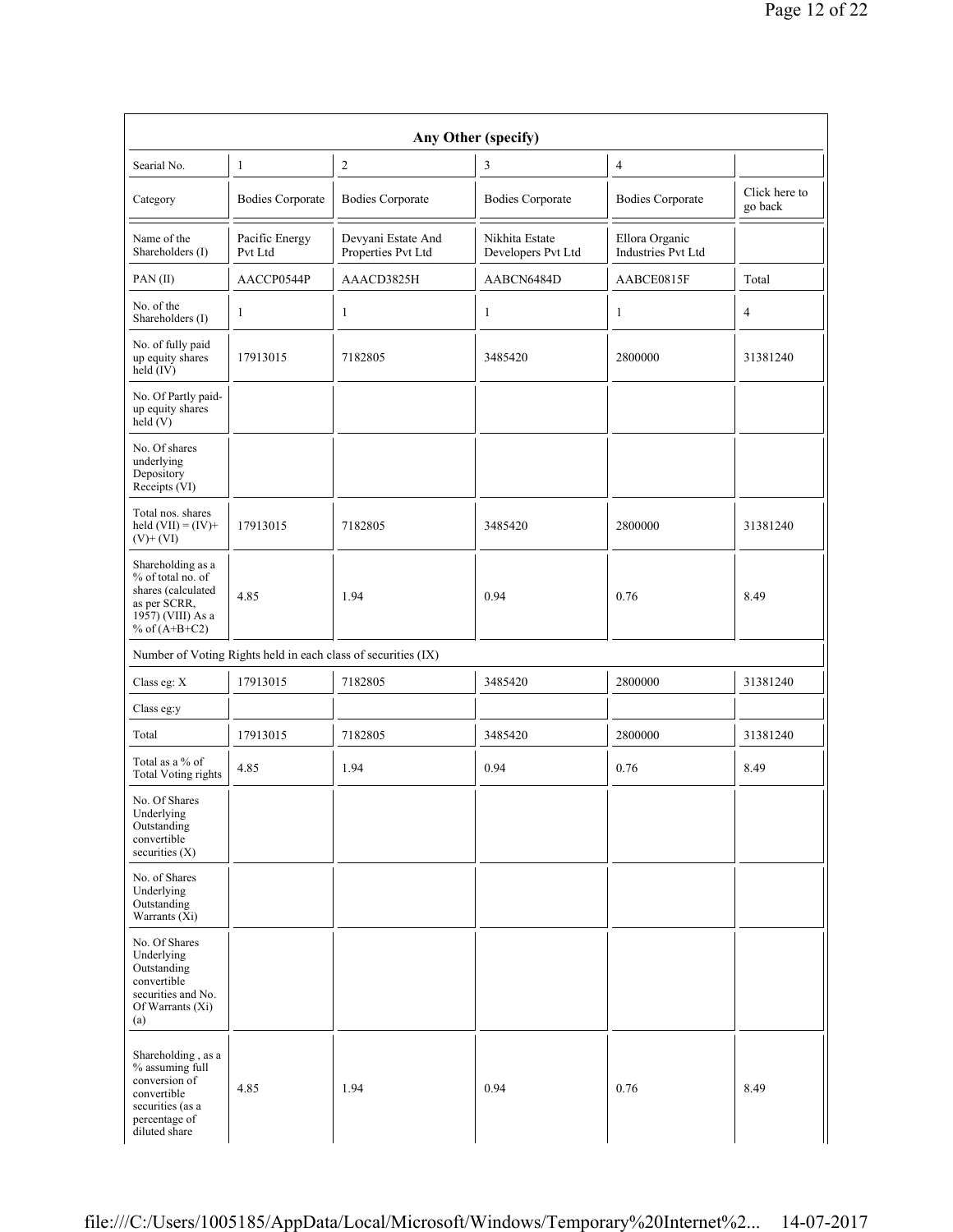| capital) $(XI) = (VII)$<br>$+(X)$ As a % of<br>$(A+B+C2)$            |                                                         |         |         |         |          |
|----------------------------------------------------------------------|---------------------------------------------------------|---------|---------|---------|----------|
| Number of Locked in shares (XII)                                     |                                                         |         |         |         |          |
| No. $(a)$                                                            |                                                         |         |         |         |          |
| As a % of total<br>Shares held (b)                                   |                                                         |         |         |         |          |
|                                                                      | Number of Shares pledged or otherwise encumbered (XIII) |         |         |         |          |
| No. (a)                                                              | 17913015                                                | 7182805 | 3485420 | 2800000 | 31381240 |
| As a % of total<br>Shares held (b)                                   | 100                                                     | 100     | 100     | 100     | 100      |
| Number of equity<br>shares held in<br>dematerialized<br>form $(XIV)$ | 17913015                                                | 7182805 | 3485420 | 2800000 | 31381240 |
| Reason for not<br>providing PAN                                      |                                                         |         |         |         |          |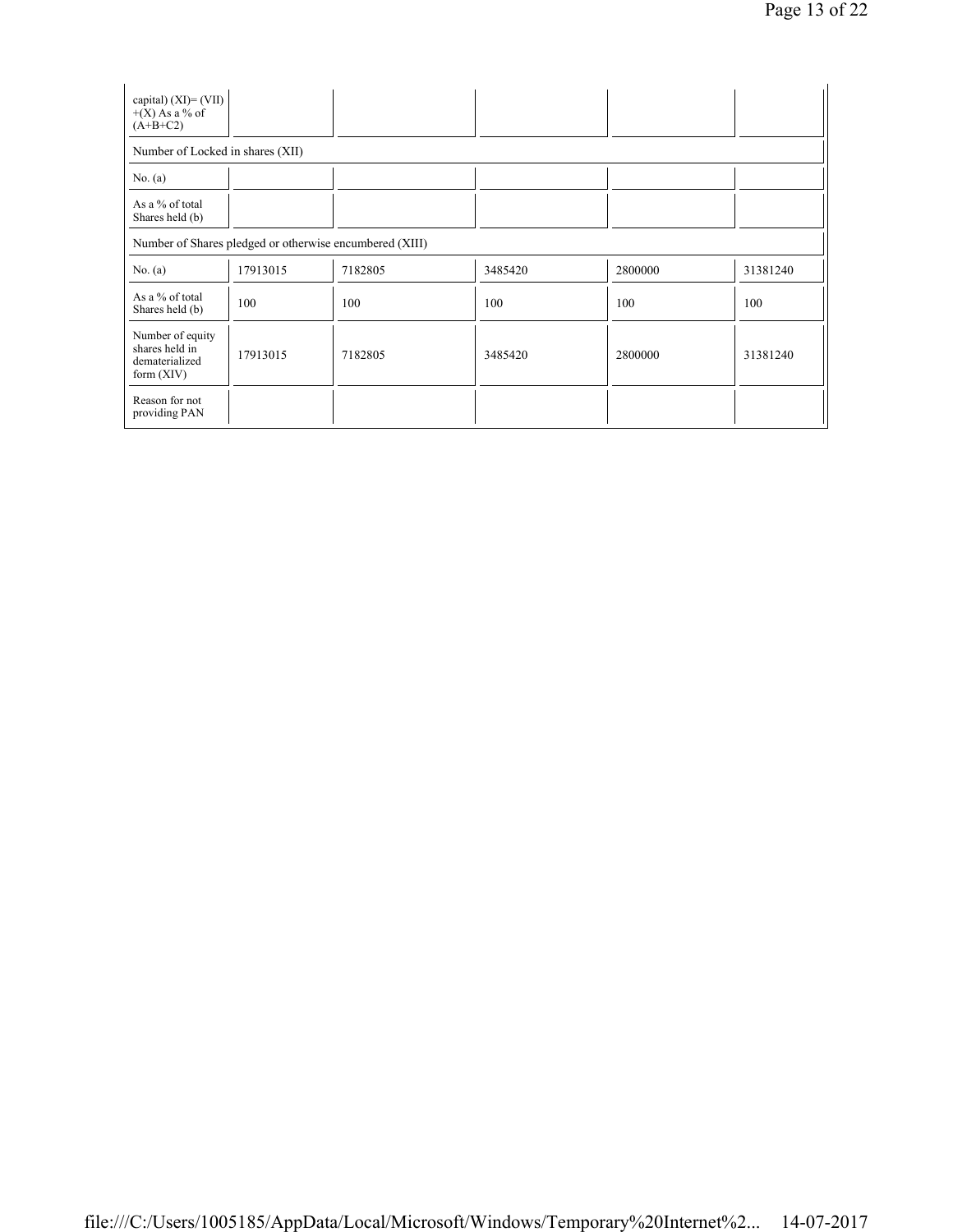| Searial No.                                                                                                                          | $\mathbf{1}$                                                  |                       |
|--------------------------------------------------------------------------------------------------------------------------------------|---------------------------------------------------------------|-----------------------|
| Category                                                                                                                             | <b>Bodies Corporate</b>                                       |                       |
| Name of the<br>Shareholders (I)                                                                                                      | Masayor Enterprises Limited                                   | Click here to go back |
| PAN(II)                                                                                                                              | AAECM7848R                                                    | Total                 |
| No. of the<br>Shareholders (I)                                                                                                       | $\mathbf{1}$                                                  | $\mathbf{1}$          |
| No. of fully paid<br>up equity shares<br>$\text{held}(\text{IV})$                                                                    | 3086435                                                       | 3086435               |
| No. Of Partly paid-<br>up equity shares<br>$\text{held} (V)$                                                                         |                                                               |                       |
| No. Of shares<br>underlying<br>Depository<br>Receipts (VI)                                                                           |                                                               |                       |
| Total nos. shares<br>held $(VII) = (IV) +$<br>$(V) + (VI)$                                                                           | 3086435                                                       | 3086435               |
| Shareholding as a<br>$%$ of total no. of<br>shares (calculated<br>as per SCRR,<br>$19\overline{57}$ ) (VIII) As a<br>% of $(A+B+C2)$ | 0.84                                                          | 0.84                  |
|                                                                                                                                      | Number of Voting Rights held in each class of securities (IX) |                       |
| Class eg: $\mathbf X$                                                                                                                | 3086435                                                       | 3086435               |
| Class eg:y                                                                                                                           |                                                               |                       |
| Total                                                                                                                                | 3086435                                                       | 3086435               |
| Total as a % of<br><b>Total Voting rights</b>                                                                                        | 0.84                                                          | 0.84                  |
| No. Of Shares<br>Underlying<br>Outstanding<br>convertible<br>securities (X)                                                          |                                                               |                       |
| No. of Shares<br>Underlying<br>Outstanding<br>Warrants $(X_i)$                                                                       |                                                               |                       |
| No. Of Shares<br>Underlying<br>Outstanding<br>convertible<br>securities and No.<br>Of Warrants (Xi)<br>(a)                           |                                                               |                       |
| Shareholding, as a<br>$\%$ assuming full<br>conversion of<br>convertible<br>securities (as a<br>percentage of<br>diluted share       | 0.84                                                          | 0.84                  |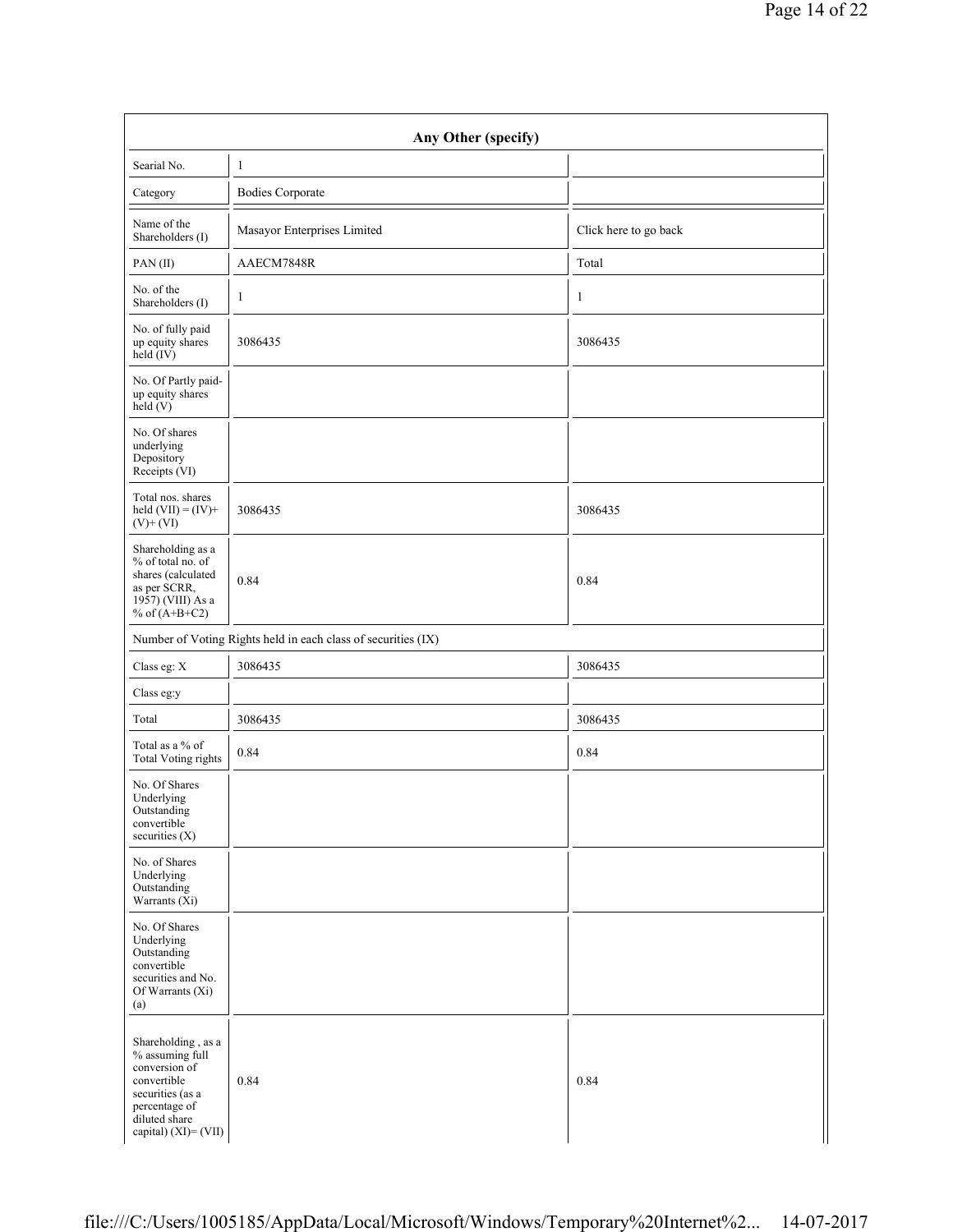| $+(X)$ As a % of<br>$(A+B+C2)$                                       |                                                         |                  |  |  |  |  |  |
|----------------------------------------------------------------------|---------------------------------------------------------|------------------|--|--|--|--|--|
| Number of Locked in shares (XII)                                     |                                                         |                  |  |  |  |  |  |
| No. $(a)$                                                            |                                                         |                  |  |  |  |  |  |
| As a % of total<br>Shares held (b)                                   |                                                         | $\boldsymbol{0}$ |  |  |  |  |  |
|                                                                      | Number of Shares pledged or otherwise encumbered (XIII) |                  |  |  |  |  |  |
| No. $(a)$                                                            | $\boldsymbol{0}$                                        | $\boldsymbol{0}$ |  |  |  |  |  |
| As a % of total<br>Shares held (b)                                   | $\mathbf{0}$                                            | $\mathbf{0}$     |  |  |  |  |  |
| Number of equity<br>shares held in<br>dematerialized<br>form $(XIV)$ | 3086435                                                 | 3086435          |  |  |  |  |  |
| Reason for not<br>providing PAN                                      |                                                         |                  |  |  |  |  |  |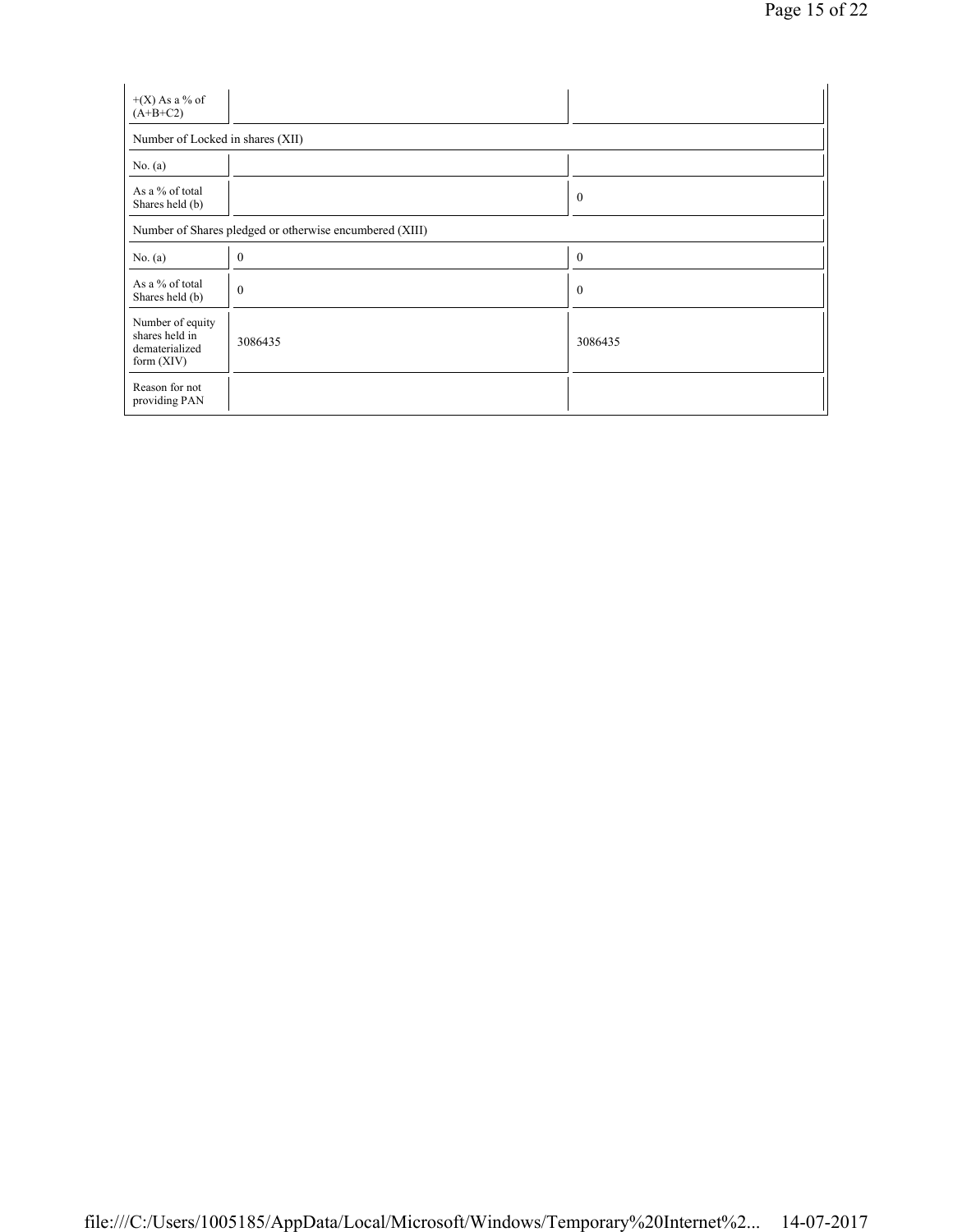|                                                                                                                            | <b>Financial Institutions/Banks</b>                           |                          |                         |                   |                   |                   |                          |
|----------------------------------------------------------------------------------------------------------------------------|---------------------------------------------------------------|--------------------------|-------------------------|-------------------|-------------------|-------------------|--------------------------|
| Searial No.                                                                                                                | 1                                                             | $\boldsymbol{2}$         | 3                       | $\overline{4}$    | $\sqrt{5}$        | 6                 | $\tau$                   |
| Name of the<br>Shareholders<br>$($ I                                                                                       | Canara Bank-<br>Mumbai                                        | <b>ICICI</b> Bank<br>Ltd | Punjab<br>National Bank | Syndicate<br>Bank | Bank Of<br>Baroda | Allahabad<br>Bank | <b>IDBI</b> Bank<br>Ltd. |
| PAN(II)                                                                                                                    | AAACC6106G                                                    | AAACI1195H               | AAACP0165G              | AACCS4699E        | AAACB1534F        | AACCA8464F        | AABCI8842G               |
| No. of fully<br>paid up equity<br>shares held<br>(IV)                                                                      | 52814769                                                      | 39696547                 | 24209101                | 22696508          | 22104507          | 19582216          | 14053827                 |
| No. Of Partly<br>paid-up equity<br>shares held<br>(V)                                                                      |                                                               |                          |                         |                   |                   |                   |                          |
| No. Of shares<br>underlying<br>Depository<br>Receipts (VI)                                                                 |                                                               |                          |                         |                   |                   |                   |                          |
| Total nos.<br>shares held<br>$(VII) = (IV) +$<br>$(V)+(VI)$                                                                | 52814769                                                      | 39696547                 | 24209101                | 22696508          | 22104507          | 19582216          | 14053827                 |
| Shareholding<br>as a % of total<br>no. of shares<br>(calculated as<br>per SCRR,<br>1957) (VIII)<br>As a % of<br>$(A+B+C2)$ | 14.29                                                         | 10.74                    | 6.55                    | 6.14              | 5.98              | 5.3               | 3.8                      |
|                                                                                                                            | Number of Voting Rights held in each class of securities (IX) |                          |                         |                   |                   |                   |                          |
| Class eg: X                                                                                                                | 52814769                                                      | 39696547                 | 24209101                | 22696508          | 22104507          | 19582216          | 14053827                 |
| Class eg:y                                                                                                                 |                                                               |                          |                         |                   |                   |                   |                          |
| Total                                                                                                                      | 52814769                                                      | 39696547                 | 24209101                | 22696508          | 22104507          | 19582216          | 14053827                 |
| Total as a %<br>of Total<br>Voting rights                                                                                  | 14.29                                                         | 10.74                    | 6.55                    | 6.14              | 5.98              | 5.3               | 3.8                      |
| No. Of Shares<br>Underlying<br>Outstanding<br>convertible<br>securities $(X)$                                              |                                                               |                          |                         |                   |                   |                   |                          |
| No. of Shares<br>Underlying<br>Outstanding<br>Warrants (Xi)                                                                |                                                               |                          |                         |                   |                   |                   |                          |
| No. Of Shares<br>Underlying<br>Outstanding<br>convertible<br>securities and<br>No. Of<br>Warrants (Xi)<br>(a)              |                                                               |                          |                         |                   |                   |                   |                          |
| Shareholding,<br>as a %<br>assuming full<br>conversion of<br>convertible<br>securities (as a                               |                                                               |                          |                         |                   |                   |                   |                          |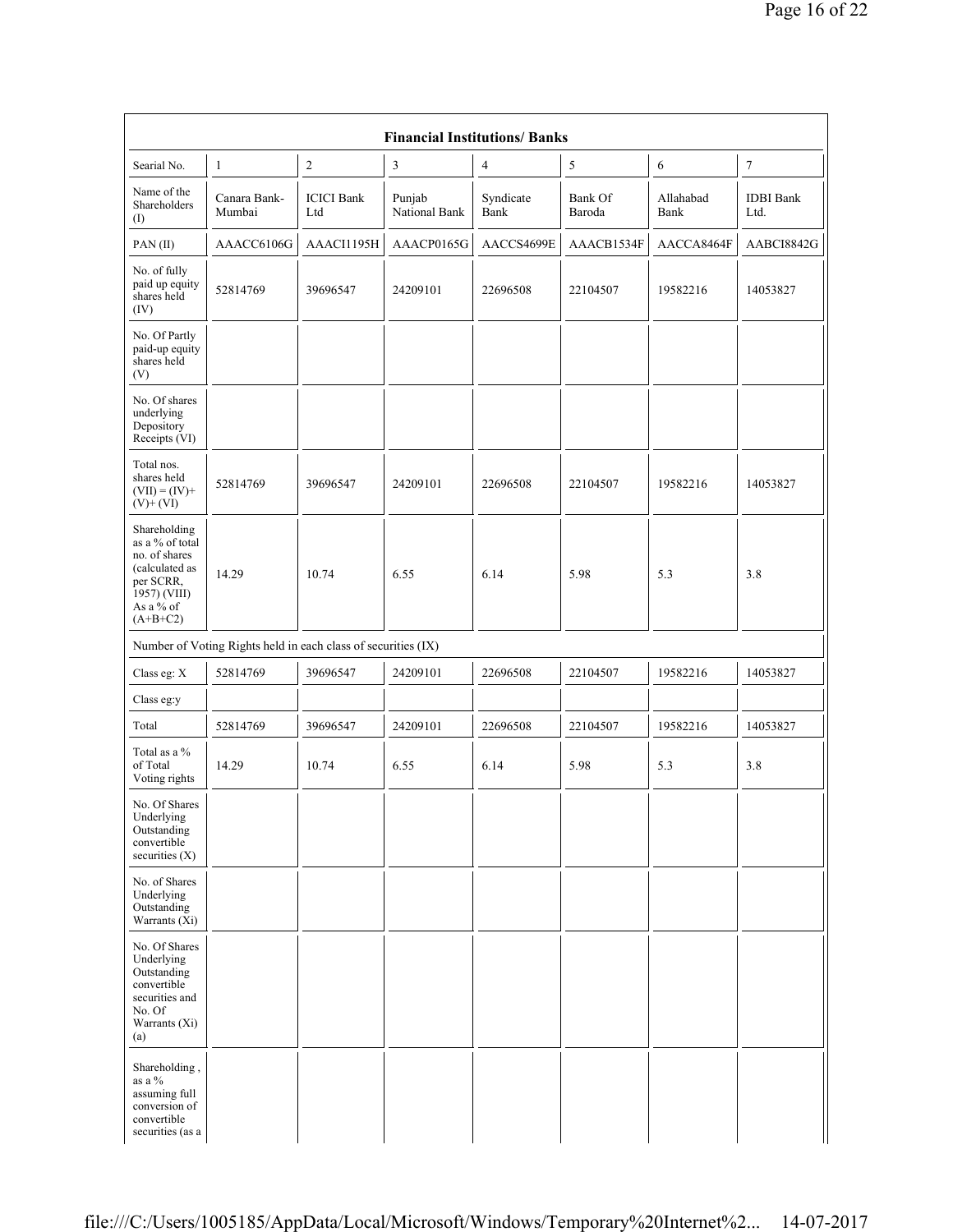| percentage of<br>diluted share<br>capital) $(XI)$ =<br>$(VII)+(X)$ As<br>$a\%$ of<br>$(A+B+C2)$ | 14.29                            | 10.74    | 6.55     | 6.14     | 5.98     | 5.3      | 3.8      |
|-------------------------------------------------------------------------------------------------|----------------------------------|----------|----------|----------|----------|----------|----------|
|                                                                                                 | Number of Locked in shares (XII) |          |          |          |          |          |          |
| No. $(a)$                                                                                       |                                  |          |          |          |          |          |          |
| As a % of<br>total Shares<br>held(b)                                                            |                                  |          |          |          |          |          |          |
| Number of<br>equity shares<br>held in<br>dematerialized<br>form $(XIV)$                         | 52814769                         | 39696547 | 24209101 | 22696508 | 22104507 | 19582216 | 14053827 |
| Reason for not providing PAN                                                                    |                                  |          |          |          |          |          |          |
| Reason for not<br>providing<br>PAN                                                              |                                  |          |          |          |          |          |          |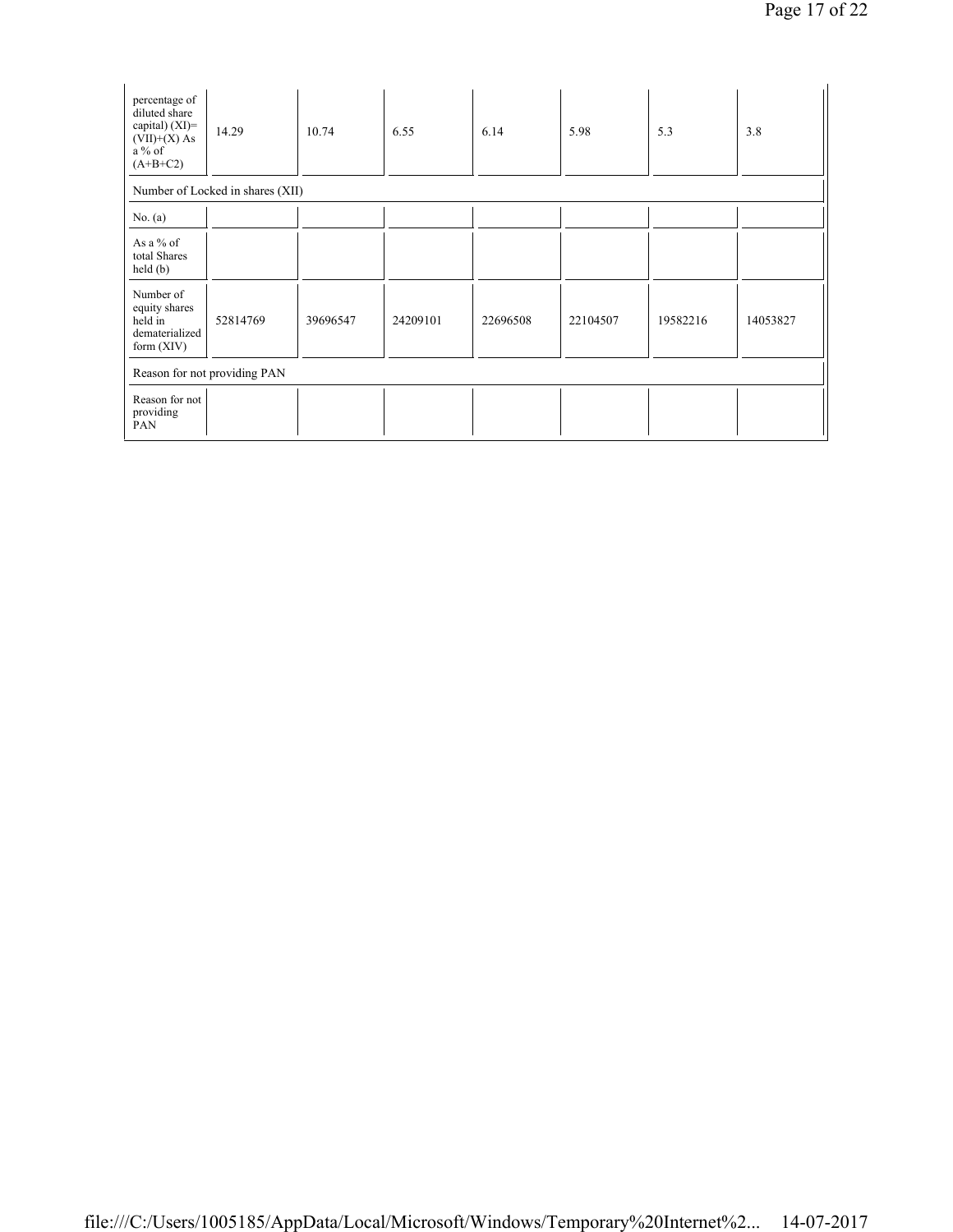| <b>Financial Institutions/Banks</b>                                                                                                                                                      |                                                               |                                |                        |                 |                            |                          |
|------------------------------------------------------------------------------------------------------------------------------------------------------------------------------------------|---------------------------------------------------------------|--------------------------------|------------------------|-----------------|----------------------------|--------------------------|
| Searial No.                                                                                                                                                                              | 8                                                             | 9                              | 10                     | 11              | 12                         |                          |
| Name of the<br>Shareholders (I)                                                                                                                                                          | Oriental Bank Of<br>Commerce                                  | <b>United Bank Of</b><br>India | Union Bank Of<br>India | <b>UCO Bank</b> | <b>DBS</b> Bank<br>Limited | Click here to<br>go back |
| PAN(II)                                                                                                                                                                                  | AAACO0191M                                                    | AAACU5624P                     | AAACU0564G             | AAACU3561B      | AAACT4652J                 | Total                    |
| No. of fully paid<br>up equity shares<br>held $(IV)$                                                                                                                                     | 12389240                                                      | 6362258                        | 5803088                | 4521203         | 4124496                    | 228357760                |
| No. Of Partly paid-<br>up equity shares<br>held $(V)$                                                                                                                                    |                                                               |                                |                        |                 |                            |                          |
| No. Of shares<br>underlying<br>Depository<br>Receipts (VI)                                                                                                                               |                                                               |                                |                        |                 |                            |                          |
| Total nos. shares<br>held $(VII) = (IV) +$<br>$(V)+(VI)$                                                                                                                                 | 12389240                                                      | 6362258                        | 5803088                | 4521203         | 4124496                    | 228357760                |
| Shareholding as a<br>% of total no. of<br>shares (calculated<br>as per SCRR,<br>1957) (VIII) As a<br>% of $(A+B+C2)$                                                                     | 3.35                                                          | 1.72                           | 1.57                   | 1.22            | 1.12                       | 61.79                    |
|                                                                                                                                                                                          | Number of Voting Rights held in each class of securities (IX) |                                |                        |                 |                            |                          |
| Class eg: X                                                                                                                                                                              | 12389240                                                      | 6362258                        | 5803088                | 4521203         | 4124496                    | 228357760                |
| Class eg:y                                                                                                                                                                               |                                                               |                                |                        |                 |                            |                          |
| Total                                                                                                                                                                                    | 12389240                                                      | 6362258                        | 5803088                | 4521203         | 4124496                    | 228357760                |
| Total as a % of<br><b>Total Voting rights</b>                                                                                                                                            | 3.35                                                          | 1.72                           | 1.57                   | 1.22            | 1.12                       | 61.79                    |
| No. Of Shares<br>Underlying<br>Outstanding<br>convertible<br>securities $(X)$                                                                                                            |                                                               |                                |                        |                 |                            |                          |
| No. of Shares<br>Underlying<br>Outstanding<br>Warrants (Xi)                                                                                                                              |                                                               |                                |                        |                 |                            |                          |
| No. Of Shares<br>Underlying<br>Outstanding<br>convertible<br>securities and No.<br>Of Warrants (Xi)<br>(a)                                                                               |                                                               |                                |                        |                 |                            |                          |
| Shareholding, as a<br>% assuming full<br>conversion of<br>convertible<br>securities (as a<br>percentage of<br>diluted share<br>capital) $(XI) = (VII)$<br>$+(X)$ As a % of<br>$(A+B+C2)$ | 3.35                                                          | 1.72                           | 1.57                   | 1.22            | 1.12                       | 61.79                    |
| Number of Locked in shares (XII)                                                                                                                                                         |                                                               |                                |                        |                 |                            |                          |
| No. $(a)$                                                                                                                                                                                |                                                               |                                |                        |                 |                            |                          |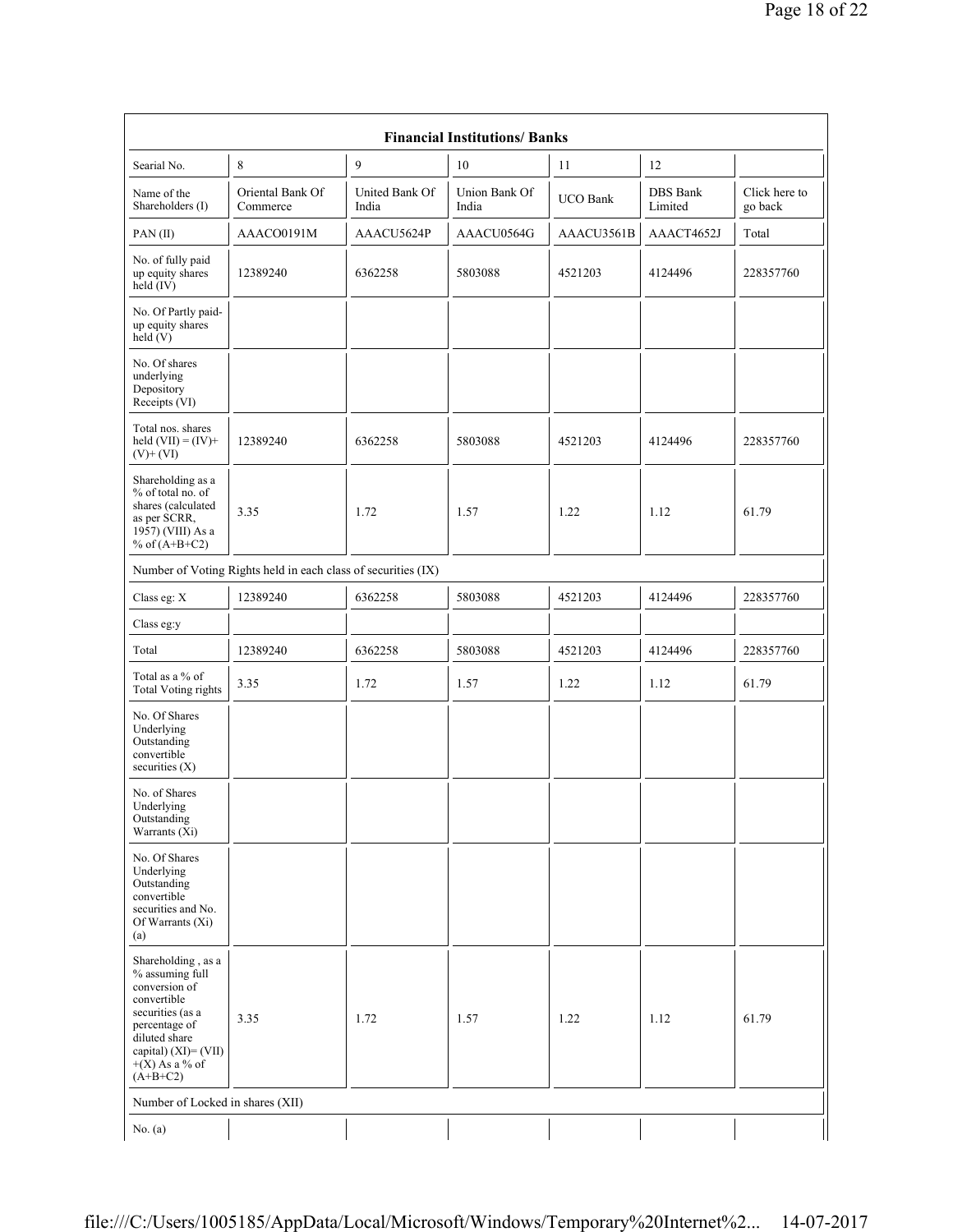| As a % of total<br>Shares held (b)                                   |          |         |         |         |         |           |
|----------------------------------------------------------------------|----------|---------|---------|---------|---------|-----------|
| Number of equity<br>shares held in<br>dematerialized<br>form $(XIV)$ | 12389240 | 6362258 | 5803088 | 4521203 | 4124496 | 228357760 |
| Reason for not providing PAN                                         |          |         |         |         |         |           |
| Reason for not<br>providing PAN                                      |          |         |         |         |         |           |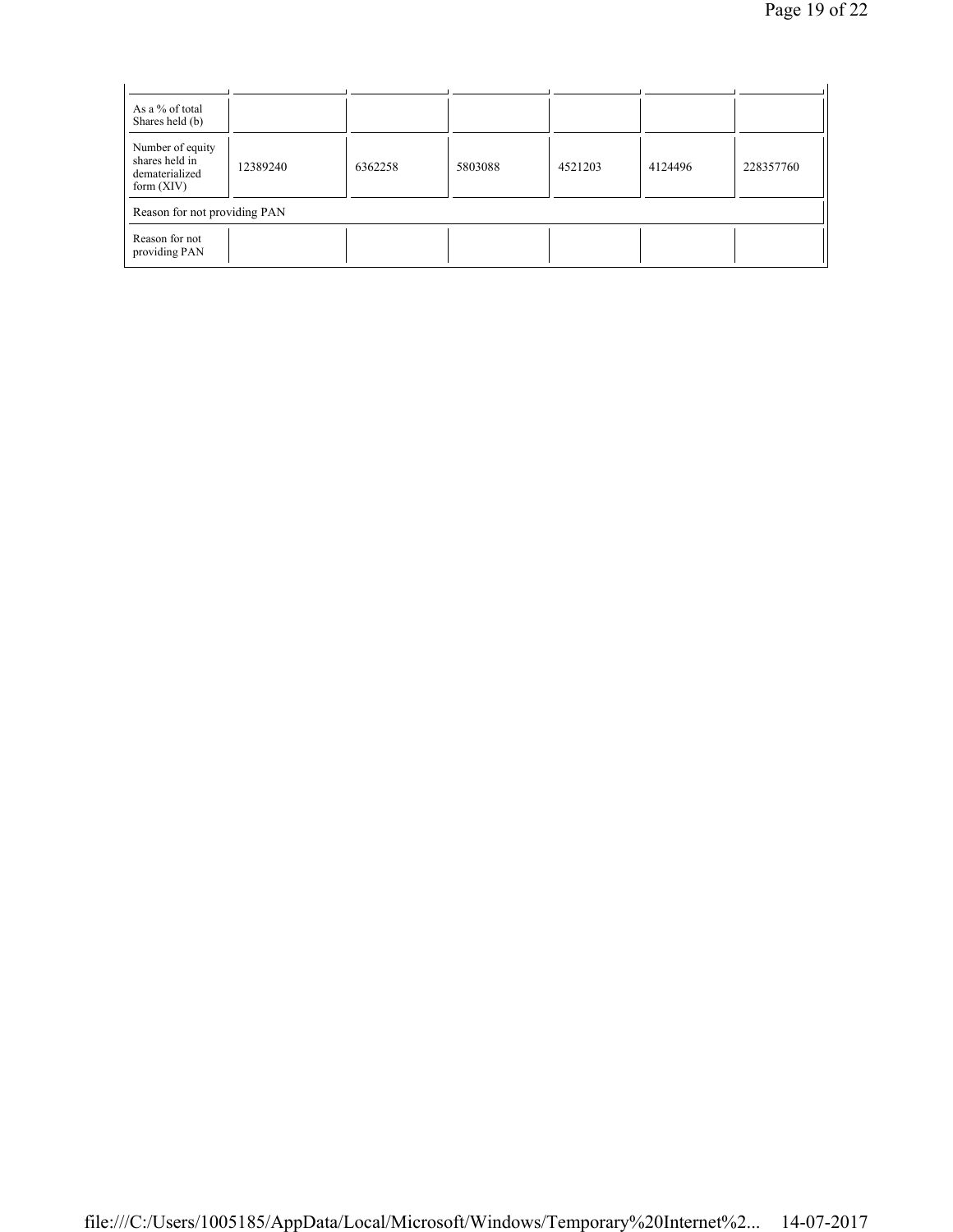| Searial No.                                                                                                                        | $\mathbf{1}$                                                  |                       |
|------------------------------------------------------------------------------------------------------------------------------------|---------------------------------------------------------------|-----------------------|
| Category                                                                                                                           | Trusts                                                        |                       |
| Category / More<br>than 1 percentage                                                                                               | More than 1 percentage of shareholding                        |                       |
| Name of the<br>Shareholders (I)                                                                                                    | Gammon India Trust                                            | Click here to go back |
| PAN(II)                                                                                                                            | QACHO0002Q                                                    | Total                 |
| No. of the<br>Shareholders (I)                                                                                                     | -1                                                            | $\boldsymbol{0}$      |
| No. of fully paid<br>up equity shares<br>held (IV)                                                                                 | 5804680                                                       | $\boldsymbol{0}$      |
| No. Of Partly paid-<br>up equity shares<br>$\text{held} (V)$                                                                       |                                                               |                       |
| No. Of shares<br>underlying<br>Depository<br>Receipts (VI)                                                                         |                                                               |                       |
| Total nos. shares<br>held $(VII) = (IV) +$<br>$(V)$ + $(VI)$                                                                       | 5804680                                                       | $\boldsymbol{0}$      |
| Shareholding as a<br>% of total no. of<br>shares (calculated<br>as per SCRR,<br>$19\overline{57}$ ) (VIII) As a<br>% of $(A+B+C2)$ | 1.57                                                          | $\boldsymbol{0}$      |
|                                                                                                                                    | Number of Voting Rights held in each class of securities (IX) |                       |
| Class eg: $\mathbf X$                                                                                                              | 5804680                                                       | $\boldsymbol{0}$      |
| Class eg:y                                                                                                                         |                                                               |                       |
| Total                                                                                                                              | 5804680                                                       | $\boldsymbol{0}$      |
| Total as a % of<br><b>Total Voting rights</b>                                                                                      | 1.57                                                          | $\boldsymbol{0}$      |
| No. Of Shares<br>Underlying<br>Outstanding<br>convertible<br>securities (X)                                                        |                                                               |                       |
| No. of Shares<br>Underlying<br>Outstanding<br>Warrants $(X_i)$                                                                     |                                                               |                       |
| No. Of Shares<br>Underlying<br>Outstanding<br>convertible<br>securities and No.<br>Of Warrants (Xi)<br>(a)                         |                                                               |                       |
| Shareholding, as a<br>% assuming full<br>conversion of<br>convertible<br>securities (as a                                          | 1.57                                                          | $\boldsymbol{0}$      |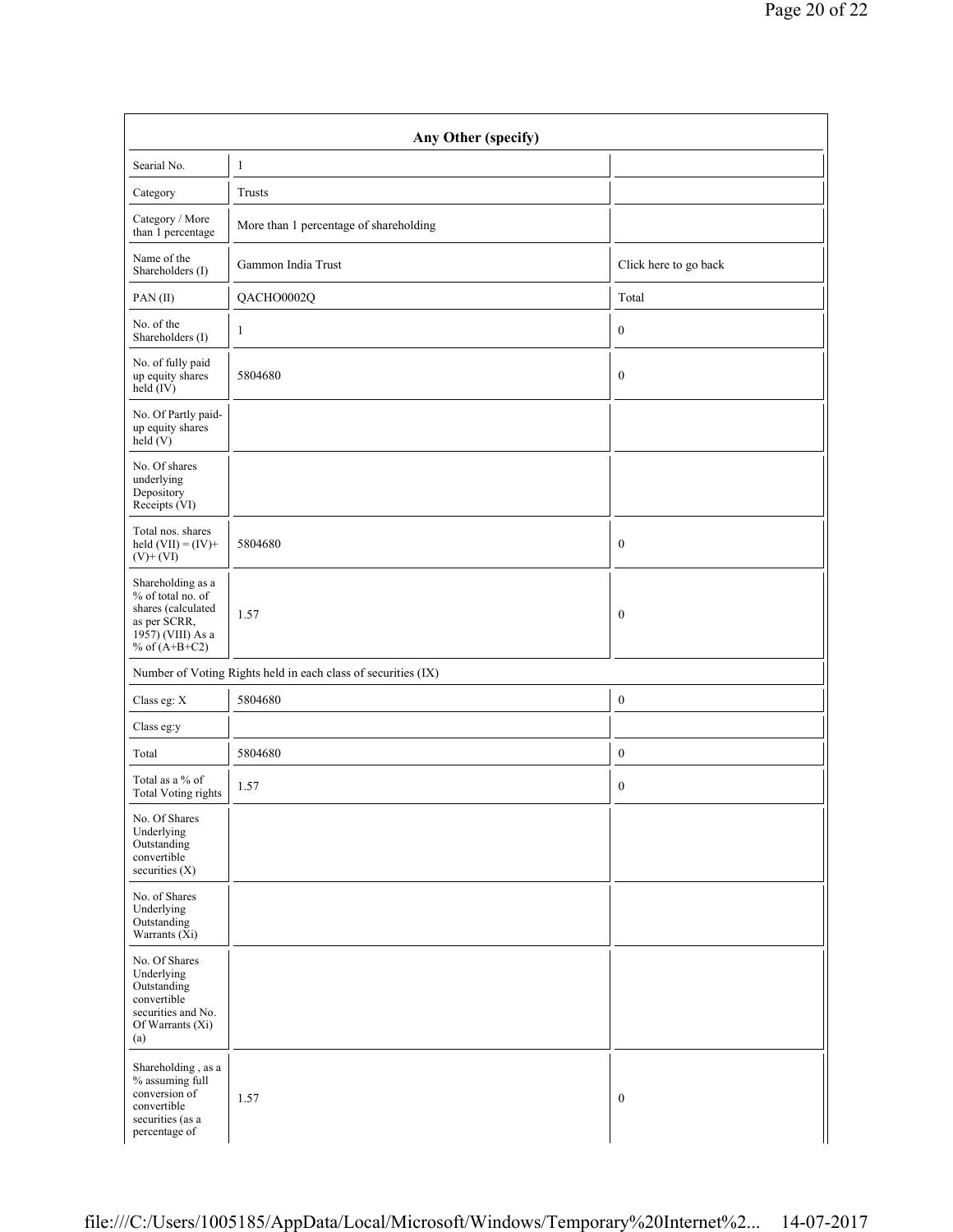| diluted share<br>capital) $(XI) = (VII)$<br>$+(X)$ As a % of<br>$(A+B+C2)$ |                  |          |  |  |  |
|----------------------------------------------------------------------------|------------------|----------|--|--|--|
| Number of Locked in shares (XII)                                           |                  |          |  |  |  |
| No. $(a)$                                                                  |                  |          |  |  |  |
| As a % of total<br>Shares held (b)                                         |                  |          |  |  |  |
| Number of equity<br>shares held in<br>dematerialized<br>form $(XIV)$       | $\boldsymbol{0}$ | $\bf{0}$ |  |  |  |
| Reason for not providing PAN                                               |                  |          |  |  |  |
| Reason for not<br>providing PAN                                            |                  |          |  |  |  |